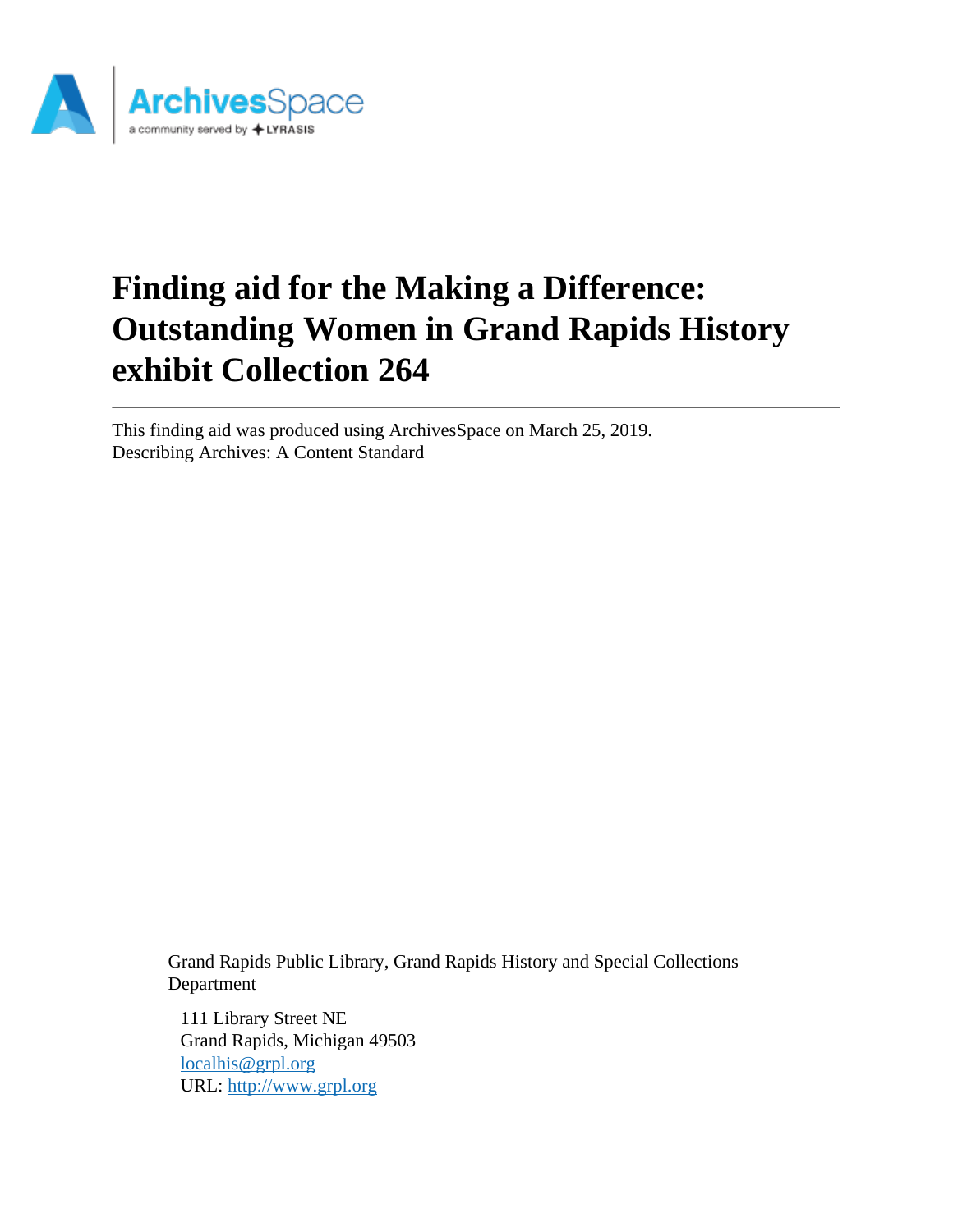# <span id="page-1-0"></span>**Table of Contents**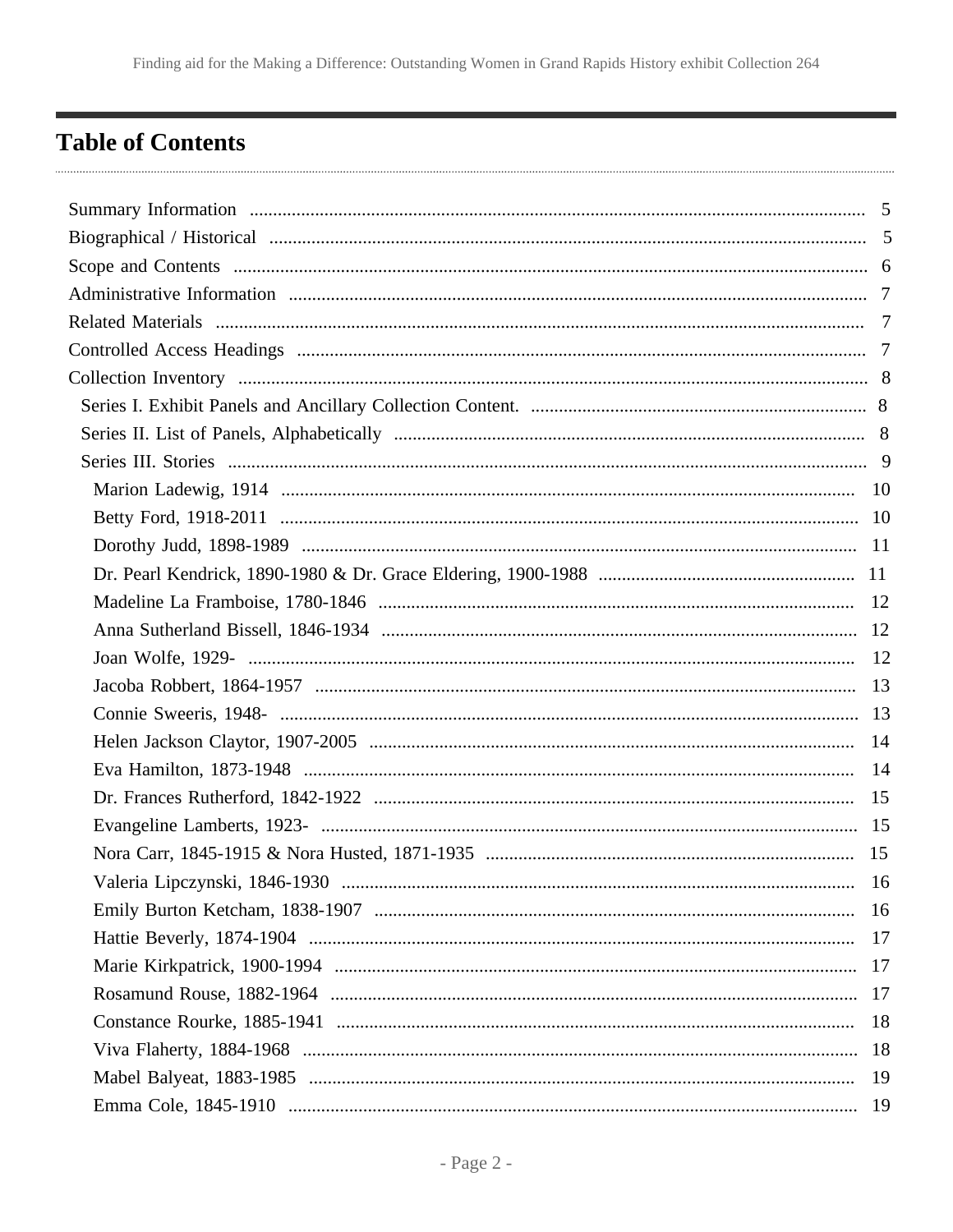|                                                                                                | 21 |
|------------------------------------------------------------------------------------------------|----|
|                                                                                                |    |
| Sr. Mary Ignatius McCord, Sr. Mary Anthony McMullen, Sr. Mary Baptist Feldner. Founders of St. |    |
|                                                                                                |    |
|                                                                                                |    |
|                                                                                                |    |
|                                                                                                |    |
|                                                                                                |    |
|                                                                                                |    |
|                                                                                                |    |
|                                                                                                |    |
|                                                                                                |    |
|                                                                                                |    |
|                                                                                                |    |
|                                                                                                |    |
|                                                                                                |    |
|                                                                                                |    |
|                                                                                                |    |
|                                                                                                |    |
|                                                                                                |    |
|                                                                                                |    |
|                                                                                                |    |
|                                                                                                |    |
|                                                                                                |    |
|                                                                                                |    |
|                                                                                                |    |
|                                                                                                |    |
|                                                                                                |    |
|                                                                                                |    |
|                                                                                                |    |
|                                                                                                |    |
|                                                                                                | 29 |
|                                                                                                |    |
|                                                                                                |    |
|                                                                                                |    |
|                                                                                                |    |
|                                                                                                |    |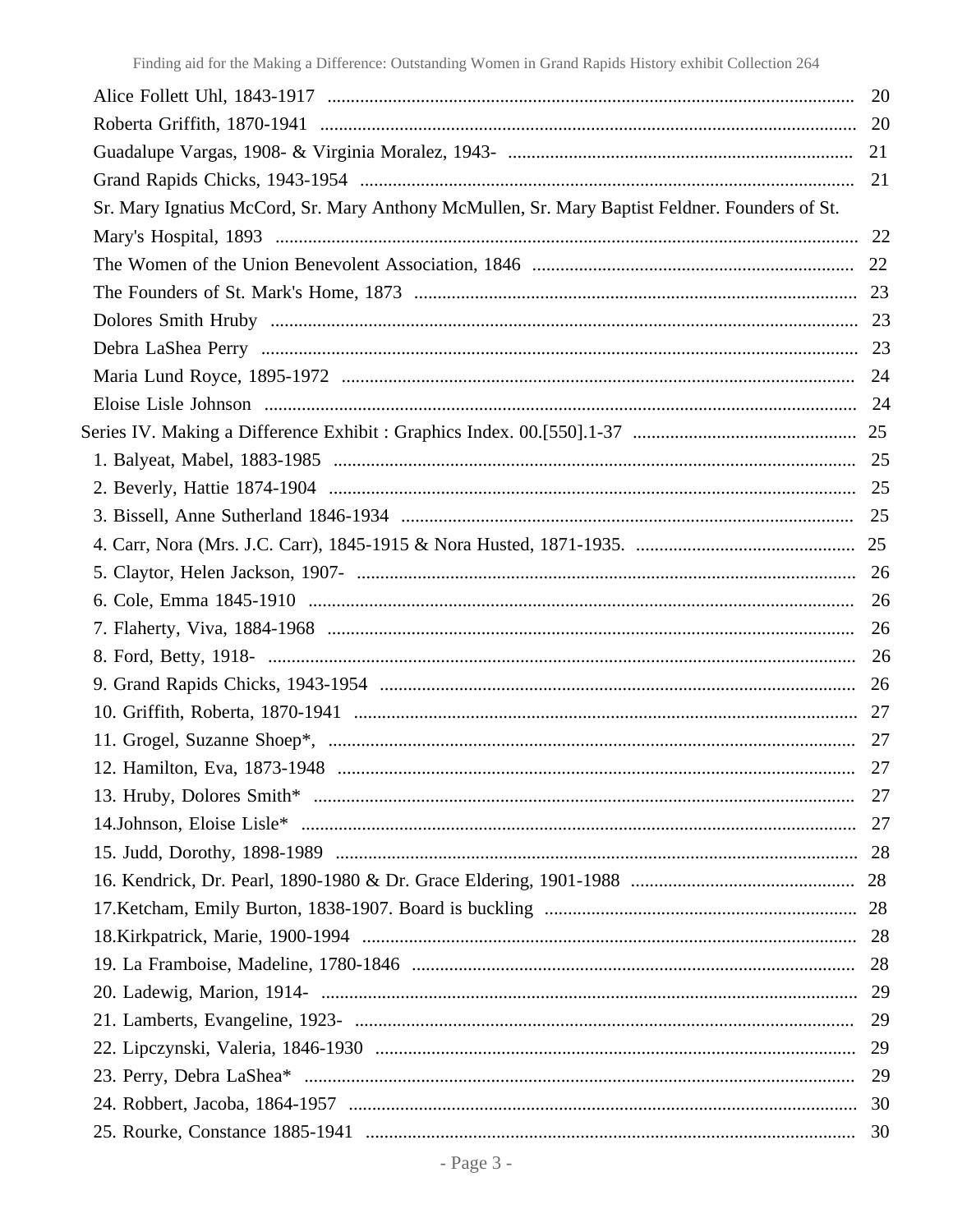| 30. St. Mary's Hospital Founders, Sr. Mary Ignatius McCord, Sr. Mary Anthony McMullen, Sr. Mary |  |
|-------------------------------------------------------------------------------------------------|--|
|                                                                                                 |  |
|                                                                                                 |  |
|                                                                                                 |  |
|                                                                                                 |  |
|                                                                                                 |  |
|                                                                                                 |  |
|                                                                                                 |  |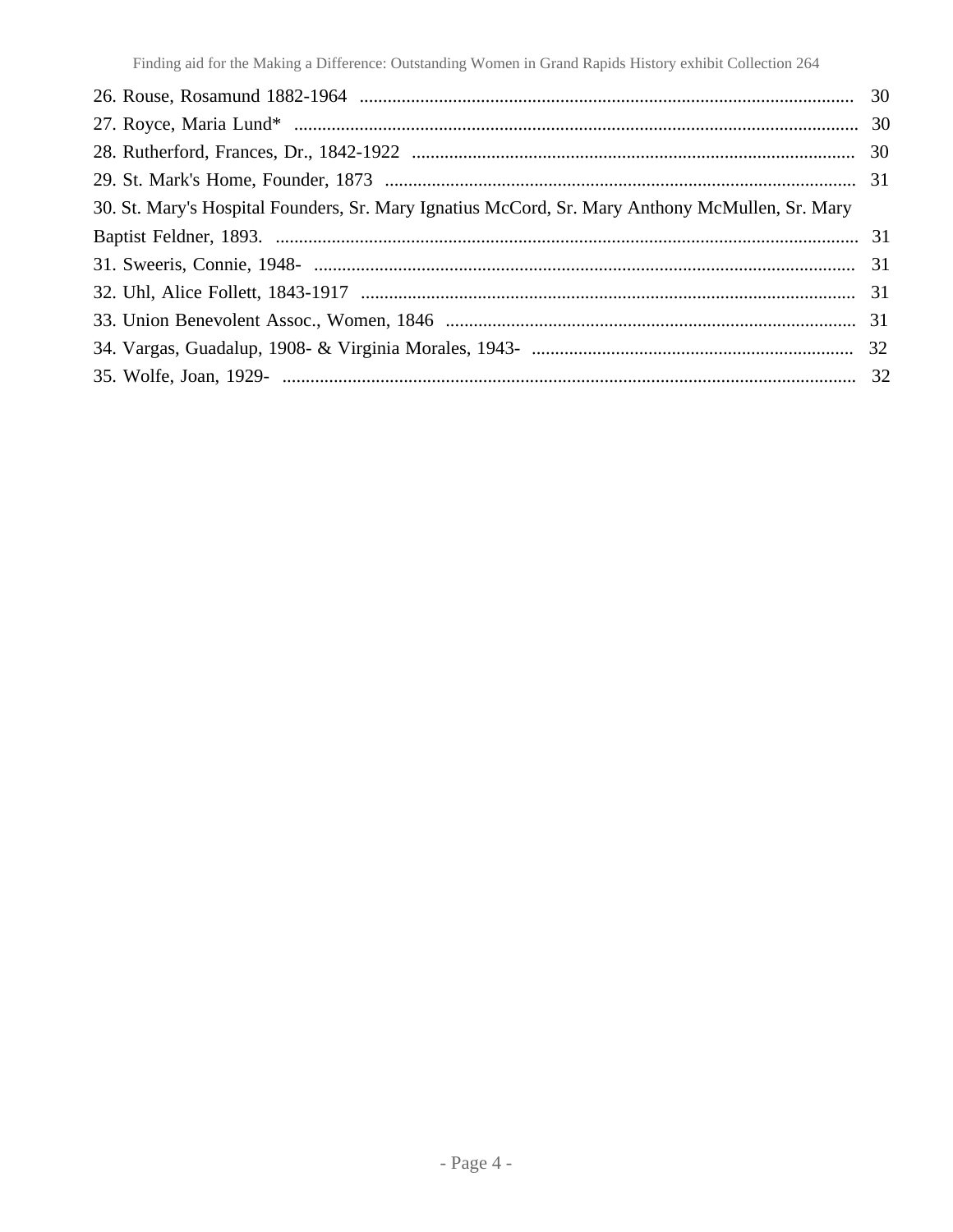# <span id="page-4-0"></span>**Summary Information**

| <b>Repository:</b>                  | Grand Rapids Public Library, Grand Rapids History and Special<br><b>Collections Department</b>                                                                                                                                                                                                                                                                                                                                                                                                                                                                                                                                                                                                                                                      |  |  |  |
|-------------------------------------|-----------------------------------------------------------------------------------------------------------------------------------------------------------------------------------------------------------------------------------------------------------------------------------------------------------------------------------------------------------------------------------------------------------------------------------------------------------------------------------------------------------------------------------------------------------------------------------------------------------------------------------------------------------------------------------------------------------------------------------------------------|--|--|--|
| <b>Title:</b>                       | Making a Difference: Outstanding Women in Grand Rapids History<br>exhibit                                                                                                                                                                                                                                                                                                                                                                                                                                                                                                                                                                                                                                                                           |  |  |  |
| ID:                                 | Collection 264                                                                                                                                                                                                                                                                                                                                                                                                                                                                                                                                                                                                                                                                                                                                      |  |  |  |
| Date:                               | no date                                                                                                                                                                                                                                                                                                                                                                                                                                                                                                                                                                                                                                                                                                                                             |  |  |  |
| <b>Physical Description:</b>        | 5.8 Linear Feet                                                                                                                                                                                                                                                                                                                                                                                                                                                                                                                                                                                                                                                                                                                                     |  |  |  |
| Language of the<br><b>Material:</b> | English                                                                                                                                                                                                                                                                                                                                                                                                                                                                                                                                                                                                                                                                                                                                             |  |  |  |
| Abstract:                           | The Making a Difference Collection contains the panels from an<br>exhibit called "Making a Difference: Outstanding Women in Grand<br>Rapids History." It was originally displayed in the Ryerson Gallery<br>at the Grand Rapids Public Library in 1997, in conjunction with the<br>Legacy 1997 celebration. Subsequently, five(5) additional panels<br>were added by the Women's History Council, for a total of some<br>40 individual women or organizations represented. A list of all the<br>women/panels in this collection is given here, annotated for those<br>women added after the exhibit. Stories used on the exhibit panels<br>have been included in this finding aid, along with brief indexing to the<br>graphics used on the panels. |  |  |  |

**^** [Return to Table of Contents](#page-1-0)

# <span id="page-4-1"></span>**Biographical / Historical**

This collection contains the panels from an exhibit "Making a Difference : Outstanding Women in Grand Rapids History." It was was originally displayed in the Ryerson Gallery at the Grand Rapids Public Library in 1997, in conjunction with the Legacy 1997 celebration. Subsequently, five (5) additional panels were added by the Women's History Council, and the original board panels were attached to heavier boards. A list of all the women/panels in this collection is given, annotated for this women added after the exhibit.

The scripts on the original panels were written by City Historian Gordon Olson. These scripts have been included in this finding aid, with a copy in the collection. They are given in alphabetical order in the printed collection version, but in no particular order in this finding aid.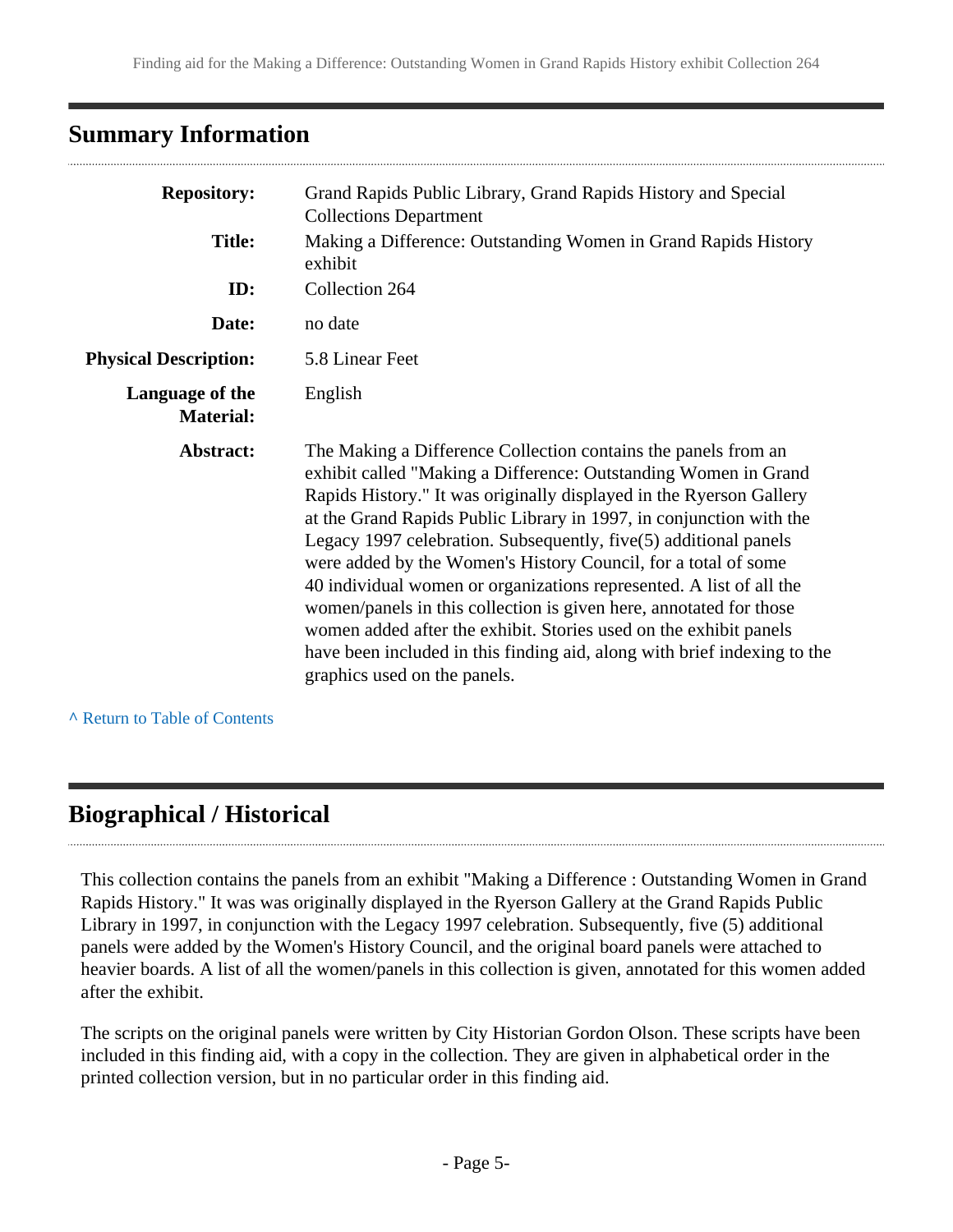Photographs and ephemera items, such as music and music covers, programs, advertising cards, clippings, and documents, were taken from a variety of sources, in the GRPL or elsewhere. Most are unidentified. One section of this finding aid has been created to serve as an information resource on the location and availability of these individual display items, as a sources is determined. For example, on the Pearl Kendrick/Grace Eldering display panel, there is a group photo which includes Eldering, but also including Loney Gordon, who in the year 2000 was inducted into the Michigan Women's Hall of Fame for her work with Kendrick and Eldering. The copy photo used on the exhibit panel was taken from a photo located in the GRPL Archival Collection #34, Kent County Health Department Collection.

Also included in the collection is a copy of the publication Seven Women Who Made a Difference from the Greater Grand Rapids Women's History Council. This publication, made in conjunction with the Michigan Women's Historical Center and Hall of Fame, contains images used on the panels and/or found in the GRPL collections.

**^** [Return to Table of Contents](#page-1-0)

# <span id="page-5-0"></span>**Scope and Contents**

The actual physical contents of this collection are the oversized panels created for the exhibit. No documentation from the preparation of the exhibit exists to document where the images on the panels came from, although several are know to exist in various GRPL archival collections. It is also unknown if all of the original exhibit panels are included in the set documented in this collection.

This finding aid differs from most in that the information described as Series II through Series IV, has actually been provided digitally within this finding aid, as well as in print within the collection materials.

The Series III materials are the brief biographies prepared by former City Historian Gordon Olson. These biographies provided some of the written content used on the panels.

Where Series I tells the user the physical content of the collection, Series II and Series IV are indexes to that physical content. The two lists in Series II are for the panels originally made in 1997, and those added, which should reflect the total today. Series IV details information on the panel, under the name of each outstanding woman.

**^** [Return to Table of Contents](#page-1-0)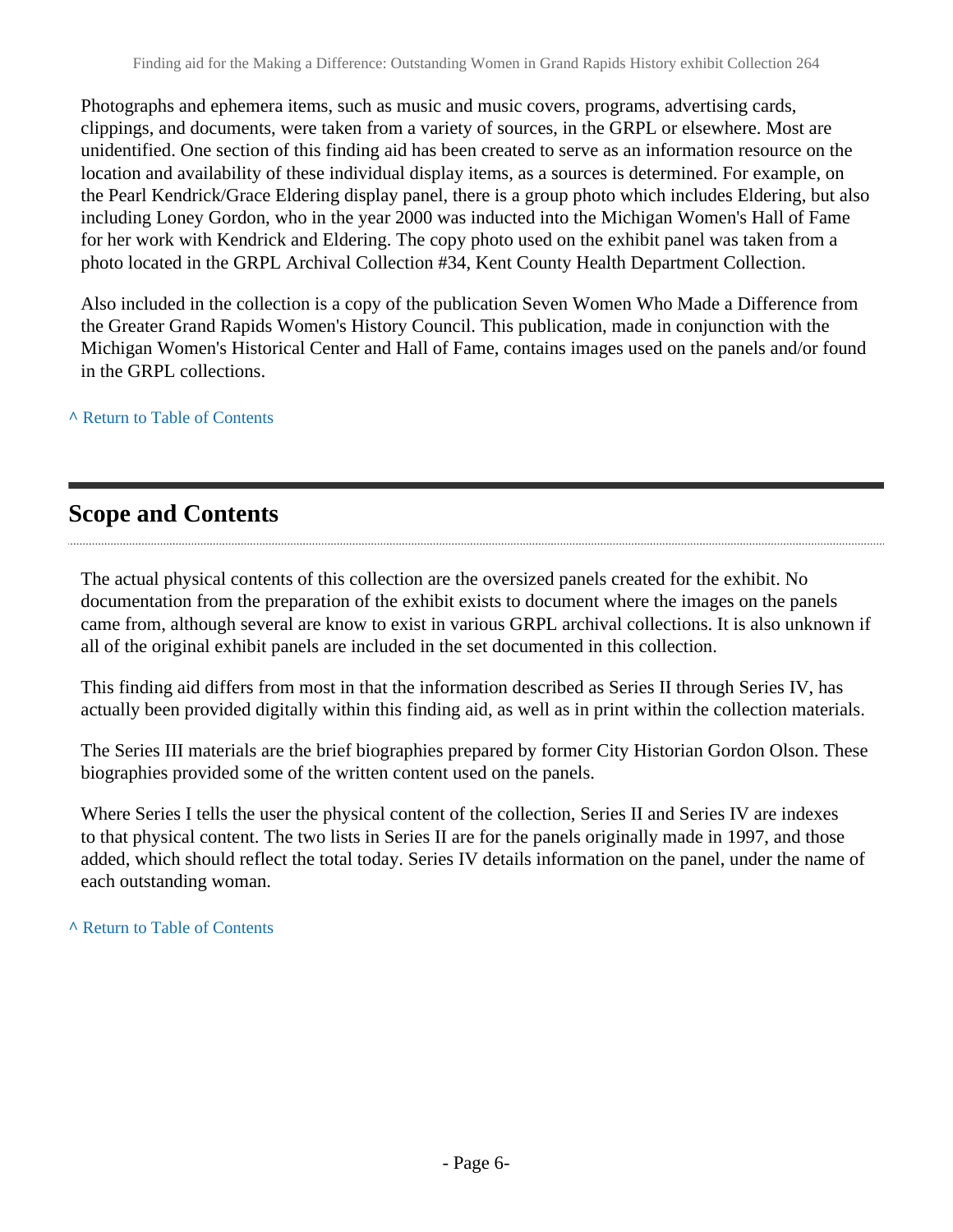# <span id="page-6-0"></span>**Administrative Information**

### **Publication Statement**

Grand Rapids Public Library, Grand Rapids History and Special Collections Department

111 Library Street NE Grand Rapids, Michigan 49503 [localhis@grpl.org](mailto:localhis@grpl.org) URL:<http://www.grpl.org>

# **Immediate Source of Acquisition**

Grand Rapids Public Library and Greater Grand Rapids Women's History Council. Accession number 00.[550].1-37.

**^** [Return to Table of Contents](#page-1-0)

# <span id="page-6-1"></span>**Related Materials**

# **Related Materials**

See the publication "Women in Grand Rapids History : a Guide to Resources in the Local History Department of the Grand Rapids Public Library," 2001, for information on holdings related to women in the GRPL Archives.

**^** [Return to Table of Contents](#page-1-0)

# <span id="page-6-2"></span>**Controlled Access Headings**

- Women -- Michigan -- Grand Rapids -- History
- Grand Rapids (Mich.) -- History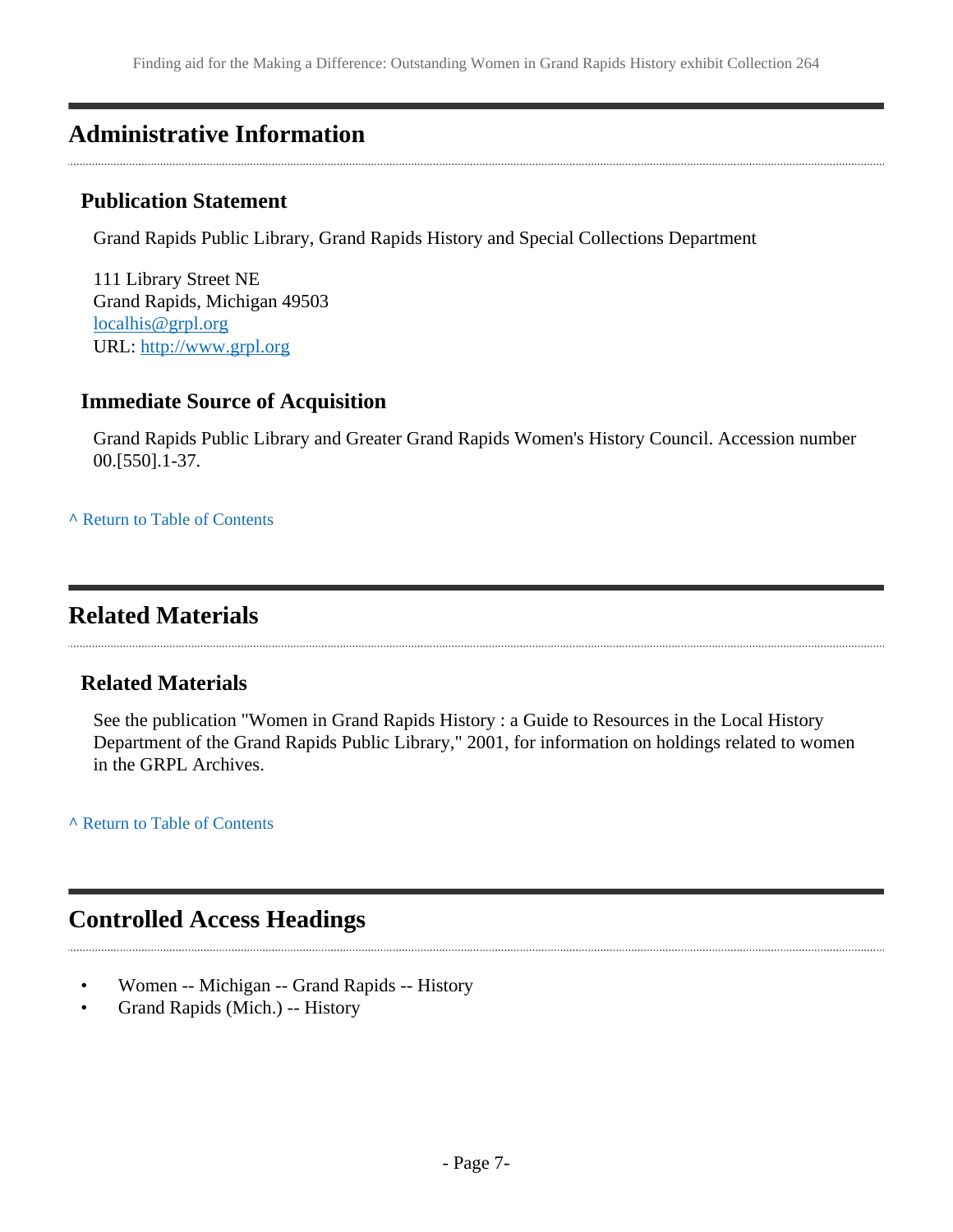# <span id="page-7-0"></span>**Collection Inventory**

# <span id="page-7-1"></span>**Series I. Exhibit Panels and Ancillary Collection Content.**

| <b>Title/Description</b>                                                                    | <b>Instances</b>      |                     |  |
|---------------------------------------------------------------------------------------------|-----------------------|---------------------|--|
| Making a Difference  List of panels.                                                        | Box 1                 | Folder 1            |  |
| Making a Difference  Exhibit scripts. [Copy]                                                | Box 1                 | Folder <sub>2</sub> |  |
| Making a Difference  Image availability list.                                               | Box 1                 | Folder 3            |  |
| Seven Women Who Made A Difference / Greater Grand Rapids<br>Women's History Council. [Copy] | Box 1                 | Folder 4            |  |
| Title panel                                                                                 | <b>Box 1.5</b>        |                     |  |
| Physical Location: Unboxed                                                                  |                       |                     |  |
| Carr/Husted, Claytor, Hamilton, Kendrick/Eldering                                           | Box 2                 |                     |  |
| <b>Grand Rapids Chicks</b>                                                                  | <b>Box</b><br>Unknown |                     |  |
| Physical Location: Possibly housed in Box 2 or Box 3                                        |                       |                     |  |
| Balyeat, Grogel, Hruby, Johnson                                                             | Box 3                 |                     |  |
| Flaherty, Griffith, Judd                                                                    | Box 4                 |                     |  |
| Beverly, Cole, Ford                                                                         | Box 5                 |                     |  |
| Kirkpatrick, La Framboise, Ladewig, Lamberts, Robbert                                       | Box 6                 |                     |  |
| Ketcham, Lipczynski, St. Marks, St. Marys, Vargas                                           | Box 7                 |                     |  |
| Perry, Rouse, Royce, Sweeris, UBA                                                           | Box 8                 |                     |  |
| Rourke, Rutherford, Uhl, Wolfe                                                              | Box 9                 |                     |  |
| <b>Bissell</b>                                                                              | Box $10$              |                     |  |

**^** [Return to Table of Contents](#page-1-0)

# <span id="page-7-2"></span>**Series II. List of Panels, Alphabetically**

#### **General**

\*Indicates additions by Womens History Council

### **General**

Panel List

- 1 Mabel Balyeat, 1883-1985
- 2 Hattie Beverly, 1874-1904
- 3 Anna Sutherland Bissell, 1846-1934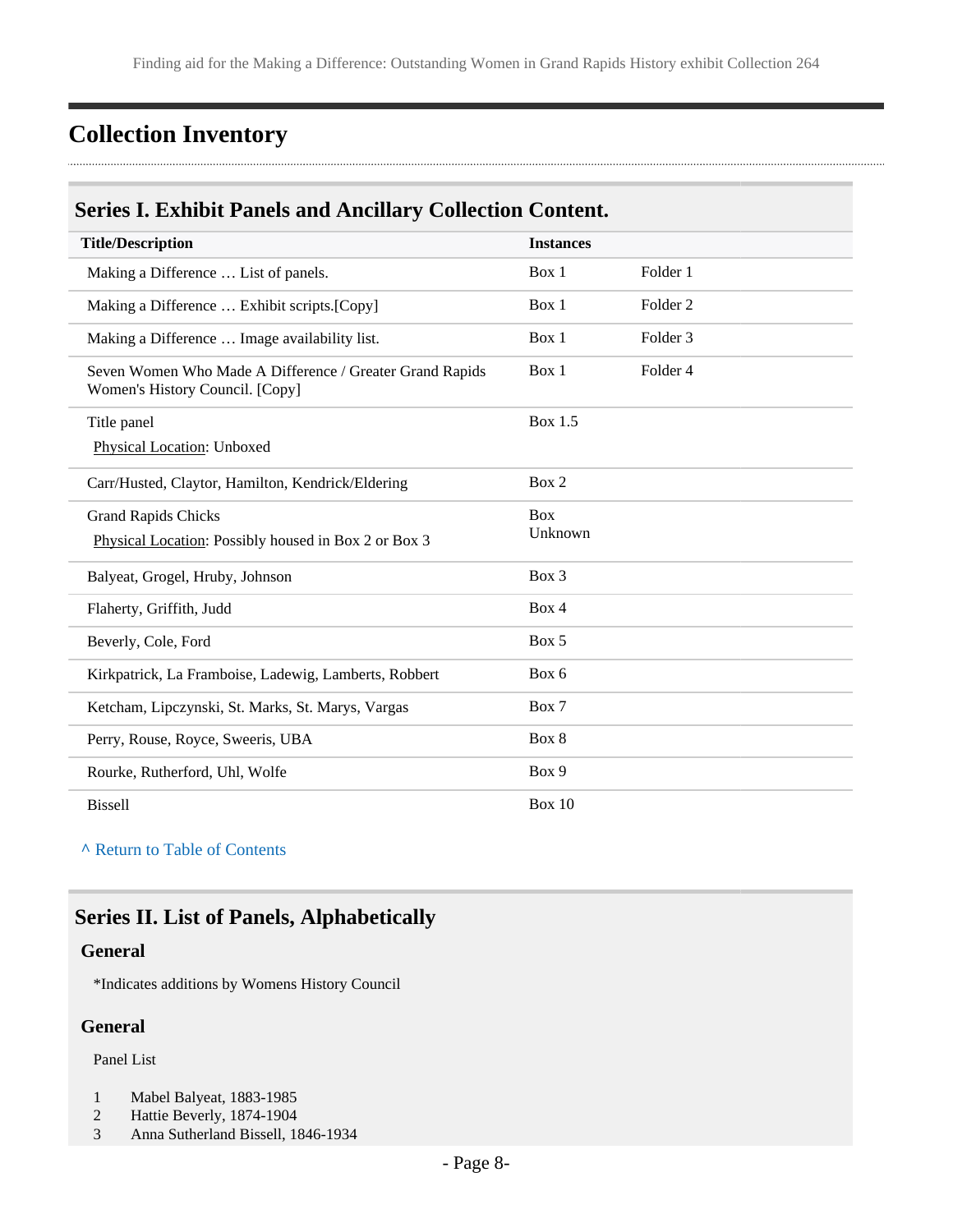- Nora Carr(Mrs. J.C. Carr), 1845-1915 & Nora Husted, 1871-1935.
- Helen Jackson Claytor, 1907-
- Emma Cole, 1845-1910
- Viva Flaherty, 1884-1968
- Betty Ford, 1918-
- Grand Rapids Chicks, 1943-1954
- Roberta Griffith, 1870-1941
- Suzanne Shoep Grogel\* [No "Story" available here; see panel]
- Eva Hamilton, 1873-1948
- Dolores Smith Hruby\*
- Eloise Lisle Johnson\*
- Dorothy Judd, 1898-1989
- Dr. Pearl Kendrick, 1890-1980 & Dr. Grace Eldering, 1901-1988 [Loney Gordon]
- Emily Burton Ketcham, 1838-1907
- Marie Kirkpatrick, 1900-1994
- Madeline La Framboise, 1780-1846
- Marion Ladewig, 1914-
- Evangeline Lamberts, 1923-
- Valeria Lipczynski, 1846-1930
- Debra LaShea Perry\*
- Jacoba Robbert, 1864-1957
- Constance Rourke, 1885-1941
- Rosamund Rouse, 1882-1964
- Maria Lund Royce\*
- Dr. Frances Rutherford, 1842-1922
- St. Mark's Home, Founder, 1873
- St. Mary's Hospital Founders, Sr. Mary Ignatius McCord, Sr. Mary Anthony McMullen, Sr. Mary Baptist Feldner, 1893.
- Connie Sweeris, 1948-
- Alice Follett Uhl, 1843-1917
- Union Benevolent Assoc., Women, 1846
- Guadalup Vargas, 1908- & Virginia Morales, 1943-
- Joan Wolfe, 1929-
- Title Panel, 2 copies.

#### **^** [Return to Table of Contents](#page-1-0)

### <span id="page-8-0"></span>**Series III. Stories**

#### **Scope and Contents**

One of the most interesting ways to study history—and the way many non-historians enjoy is through biography. The stories of military leaders and politicians tell us a great deal about leaderhip, policy, strategy, along with the great events in national history. Those we select to have their stories told also tell us a great deal about what we value and deem most important. Let me give you an idea of what I mean. I want to tell you the stories of three individuals and then have you decide which are most worthy of inclusion in a history of Grand Rapids.

#### Stories

The women whose stories are told in this exhibit demonstrate the many ways citizens can make a difference in the life of their community. They come from fields as varied as government, business, health care, and sports. In time, they cover more than two hundred years of history. Some were trailblazers, the first of their gender to move into positions previously closed to women. Others made a difference through lifelong community service.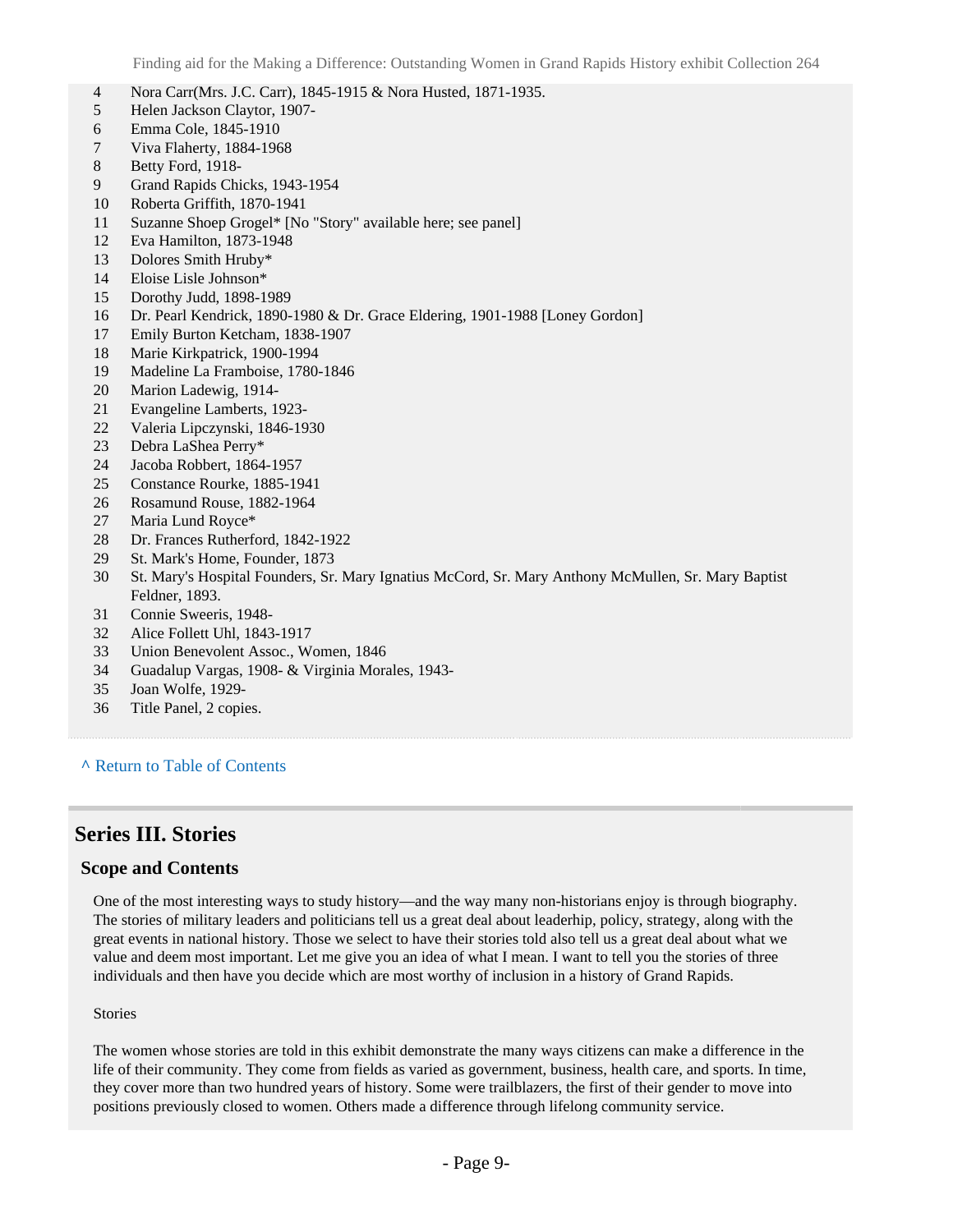This is not intended to be an exhibit of the 30 most influential or outstanding women in Grand Rapids history. Rather these women are representative of the many time periods and fields of endeavor in which women have helped give the community its distinctive way of life. For every woman represented in the exhibit there are others, equally important, who might have been chosen instead. The exhibit marks the beginning of an effort to recognize women's contributions, not the end.

There are, however, certain characteristics that seem to typify all who were selected. To a person, they were goal setters who understood the importance of working steadily and dilligently to achieve their purpose. They also valued education and saw it as one of the tools they needed to achieve their goals. Each and everyone of them understood that contributions of time and resources benefited themselves as well as their community. While they often received personal recognition for their work, they understood the value of teamwork and collaboration and made it an effective cornerstone of their leadership. Finally, they understood the need to break down barriers of discrimination and bias that hold people back and deny the community the opportunity of their energy and their talents. Not one of these women sought special recognition, they all deserve it.

### **MAKING A DIFFERENCE : OUTSTANDING WOMEN IN GRAND RAPIDS HISTORY / Gordon Olson, City Historian**

"Making A Difference" was funded, in part, by a grant from the Nokomis Foundation. It was prepared by the staff of the Grand Rapids Public Library's Local History Department. Exhibit design and installation was by Anna Fraser of Heirloom Artistry.

### <span id="page-9-0"></span>**Marion Ladewig, 1914**

#### **Biographical / Historical**

Considered the greatest woman bowler of all time, Marion Ladewig earned that distinction by virtue of an unparalleled number of national bowling titles throughout a career that spanned more than 30 years. Because of the extensive media coverage given bowling in the 1950s and 1960s, the eight-time U.S. Open champion emerged as the sport's first media star and helped elevate women's bowling to a more competitive level. She was a ninetime winner of the Bowling Writers Association Woman Bowler of the Year honor, and the only woman ever to win city, state, and national titles in the same season.

Marion Ladewig helped organize the Professional Women's Bowling Association (PWBA), the nation's first women's professional bowling group, and then won its inaugural event in 1960. Four years later, she became the first woman elected to the Women's International Bowling Congress (WIBC) Hall of Fame. Throughout her career, Ladewig worked for the Brunswick Corporation, a manufacturer of bowling equipment. As a member of Brunswick's advisory staff of bowling champions, she traveled extensively and promoted her sport through exhibitions and clinics.

Marion Ladewig's professional career became a model and an inspiration for other women to follow. As an athlete she gained widespread recognition and fame, thereby paving the way for women professionals in other sports.

### <span id="page-9-1"></span>**Betty Ford, 1918-2011**

#### **Biographical / Historical**

When Gerald R. Ford became president in August 1974, Betty Ford brought an activism to the role of First Lady that had not been seen since the days of Eleanor Roosevelt. She used her prominence to publicize such issues as the Equal Rights Amendment and to gather support for worthy causes such as cancer research, and she seldom hesitated to speak her mind.

Growing up in Grand Rapids, Betty Bloomer graduated from Central High School and was working at Herpolsheimer's Department Store when she married Gerald R. Ford in 1948. An aspiring dancer, she gave up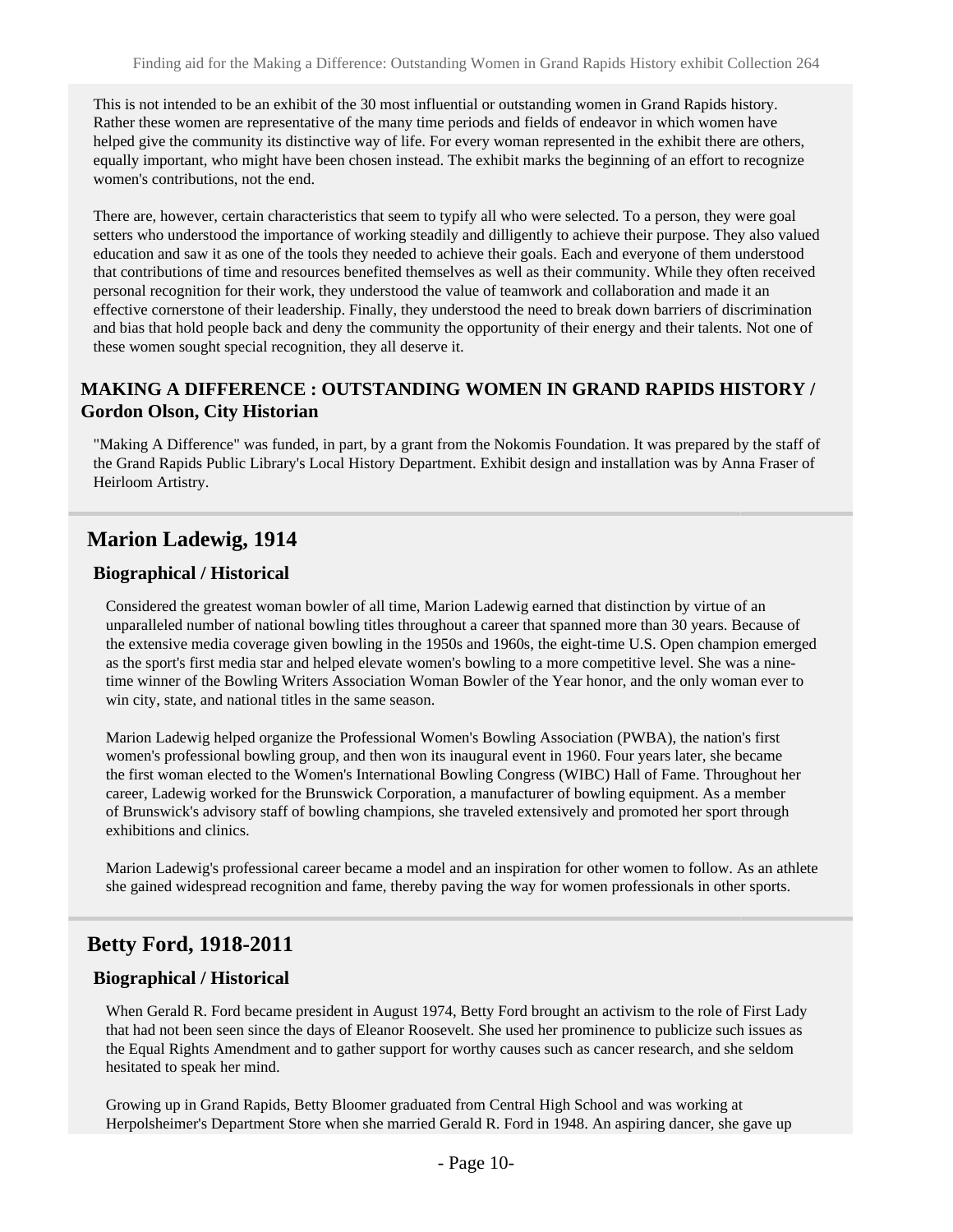her own dreams of a career to raise a family and provide support and counsel to her husband throughout his long political career, which was capped by his ascension to the presidency in the wake of the Watergate scandal.

During the Fords' brief tenure in the White House, Betty Ford became well known for her courage and candor in coping with personal crisis. Her public acknowledgment of her own breast cancer inspired others and focused public attention on the dangers of the disease. She also spoke openly about her battle to overcome serious drug and alcohol dependency problems, and in 1982 founded the Betty Ford Center for Drug Rehabilitation at the Eisenhower Medical Center in southern California. In addition to her longtime involvement with the American Cancer Society, the Arthritis Foundation, and programs in support of mental health and underprivileged children, she has become a lay expert on the problems of drug abuse and has provided courage, understanding, and the means of treatment for thousands who have taken her personal example to heart.

### <span id="page-10-0"></span>**Dorothy Judd, 1898-1989**

#### **Biographical / Historical**

Dorothy Leonard Judd believed wholeheartedly in the importance of good government. She earned her degree from Vassar College in 1920, and taught American history and government at Central High School until her marriage to attorney Siegel Wright Judd in 1922. While in college, she was active in women's suffrage activities, and after the 19th Amendment passed in 1919, she joined the League of Women Voters. Believing that once they got the vote, women should work to improve the quality of government, Judd served as president of the Grand Rapids League of Women Voters chapter in 1926-27, was state chairman from 1927 to 1929, and was a national director from 1929 to 1932.

During a lifetime devoted to public service, Judd widely influenced the quality of government on both the local and state levels. She worked to reform Michigan's voter registration laws and establish the merit system in state and local government. She served on the state Civil Service Study Commission in 1936 and, in 1939, led a successful movement for the adoption of a constitutional amendment establishing the Michigan Civil Service. She served as the chairman of the state Civil Service Commission in 1965. Locally, Judd published a text titled Our City Government which was used in Grand Rapids schools and served as a model for similar texts throughout the country. She also helped organize the Citizens Action reform movement that unseated Mayor George Welsh and several commissioners in 1949. Grand Rapids owes much of its reputation for good government today to the efforts of Dorothy Judd.

# <span id="page-10-1"></span>**Dr. Pearl Kendrick, 1890-1980 & Dr. Grace Eldering, 1900-1988**

### **Biographical / Historical**

Dr. Pearl Kendrick and Dr. Grace Eldering developed a vaccine for whooping cough that all but eliminated a deadly childhood disease. Employees of the Michigan Department of Health, they began working on a whooping cough vaccine after seeing the ailment's deadly results firsthand. Kendrick, a microbiologist, began working for the health department in 1920, coming to Grand Rapids in 1926 to establish the department's Western Michigan Branch Laboratory. She began research on whooping cough in 1932, enlisting the help of Eldering, a bacteriologist. Together they devised a program of research and conducted lab experiments. Field testing was done in their off hours, as the health department was understaffed and there were no extra funds for research.

Once their whooping cough vaccine had been proven successful and was in general use, Kendrick and Eldering turned their attention to other children's diseases, successfully combining shots for diphtheria, whooping cough, and tetanus into a single DPT inoculation that has since been routinely given to millions of children to prevent these terrible diseases.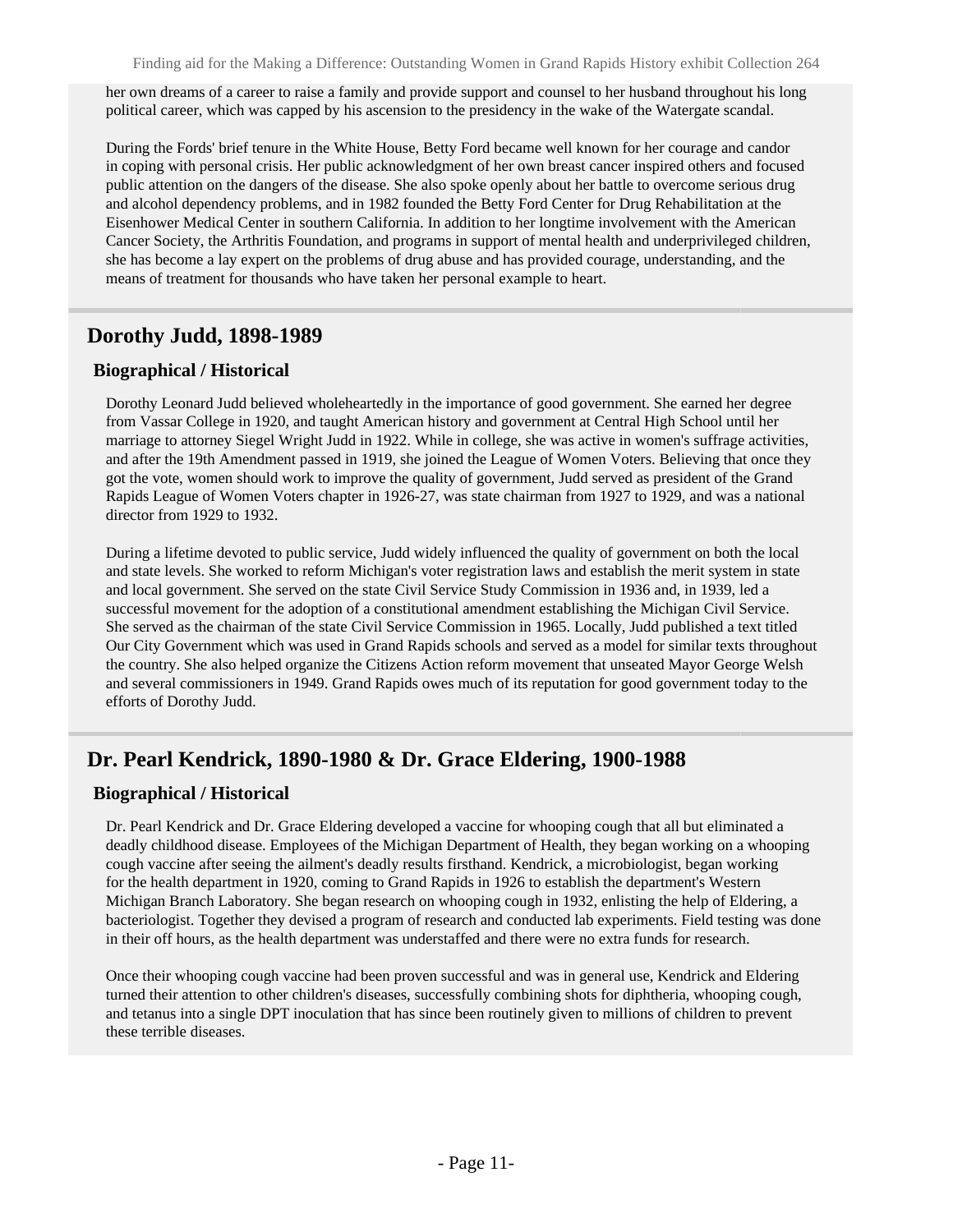Without benefit of large budgets and elaborate laboratries, Dr. Kendrick and Dr. Eldering produced a lifetime legacy that will be long remembered. Their research dramatically improved health conditions for children throughout the world.

# <span id="page-11-0"></span>**Madeline La Framboise, 1780-1846**

### **Biographical / Historical**

Born of French and Indian ancestry, Madeline La Framboise was one of the most successful independent fur traders in early Michigan history. Described as a "beautiful, brave, and spirited" young woman she married fur trader Joseph La Framboise, and together they established a trading business along the Grand River and built a trading post near the present community of Ada.

In the fall of 1806, while Madeline, Joseph, and their children, Joseph and Josette, were trading at a village near Muskegon, Joseph was shot and killed by an Ottawa named White Ox. Instead of returning to Mackinac Island Madeline took over their business, expanding it to include posts throughout the western and northern portions of Michigan's lower peninsula. She earned from \$5,000 to \$10,000 per year at a time when \$1,000 was about what a good, experienced trader could expect. It was becoming increasingly difficult, however, to compete with large companies, and in 1818 La Framboise sold her business to John Jacob Astor's American Fur Company, staying on to manage her post for its new owners for three years before retiring to Mackinac Island.

In retirement she taught herself to read and write French and English, and began a second career, teaching children at St. Anne's Parish on the island. In addition, her gifts of money and property were one of the parish's main means of support. Determined and indomitable, she successfully made her way in a decidedly man's world. At her death, she left a financially secure family and a solid enduring reputation as an outstanding businesswoman and wellrespected community member.

# <span id="page-11-1"></span>**Anna Sutherland Bissell, 1846-1934**

### **Biographical / Historical**

Anna Sutherland Bissell was an innovative, progressive businesswoman who built a small carpet sweeper company into an international giant. Her business career began with her marriage to Melville Bissell and their move to Grand Rapids from Kalamazoo in 1871 to expand their crockery and china business. They were a wellmatched team. Melville was a skilled inventor and craftsman, and Anna understood marketing and business development. After Melville developed a functional carpet sweeper in 1876, Anna sold their product from town to town, building a broad customer base. When a fire struck the first manufacturing plant in 1884, it was Anna who secured loans from local banks to keep the business going.

After Melville's death in 1889, Anna became chief executive officer and over the next 30 years built the company into the largest firm of its kind in the world. She initiated progressive labor policies, including workers compensation insurance and pension plans, long before these were widespread in industry.

The mother of five children, Anna shouldered civic as well as family responsibilities, founding the Bissell Settlement House, which provided aid and education to needy women and their families. She also extended her personal commitment and financial support to the Blodgett Home for Children, the Union Benevolent Association (now Blodgett Memorial Medical Center) and the Clark Memorial Home. In 1991 Anna Bissell's work brought her an honored place as the only woman in the Junior Achievement of Michigan Great Lakes Business Hall of Fame.

### <span id="page-11-2"></span>**Joan Wolfe, 1929-**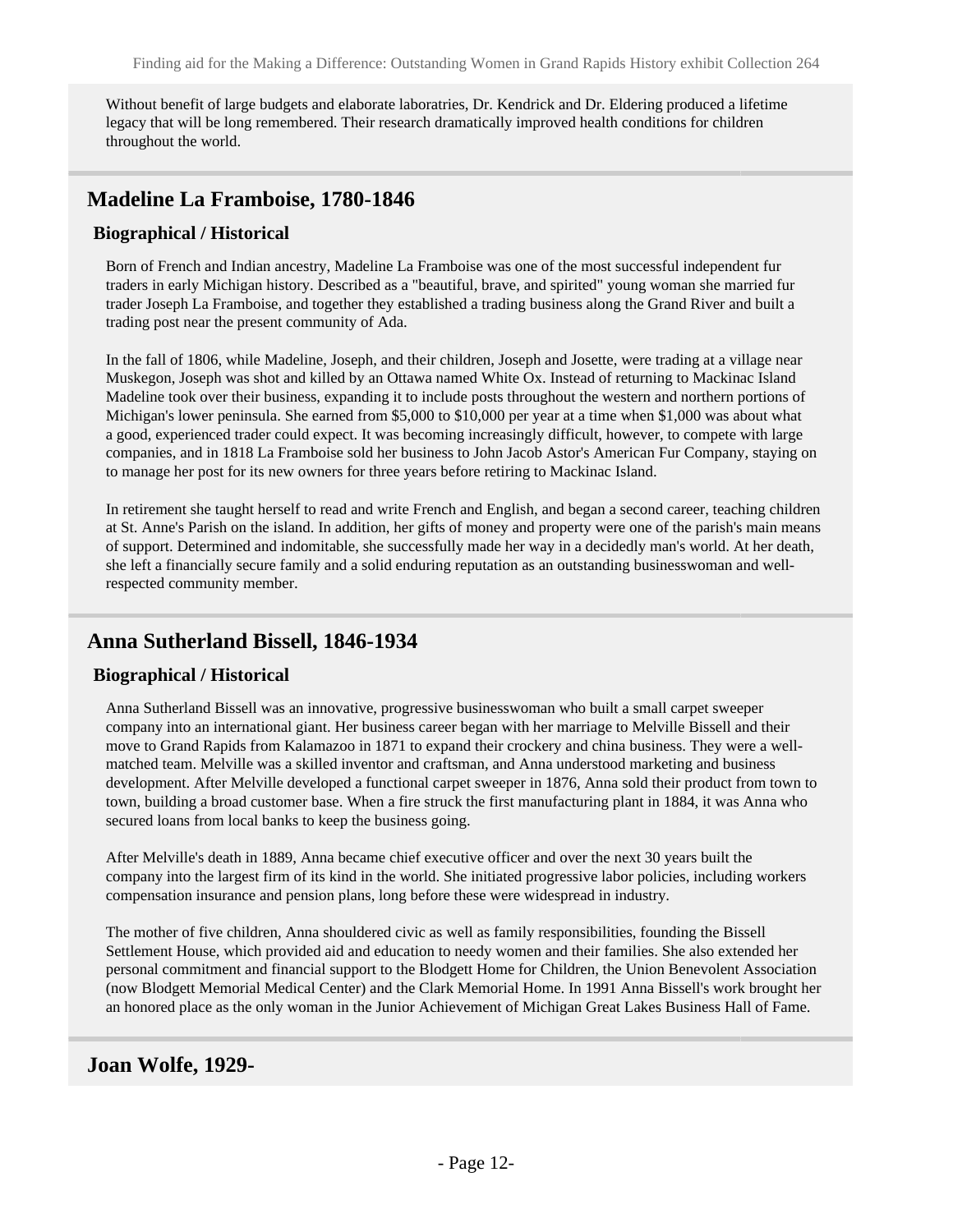#### **Biographical / Historical**

A Detroit-area native who moved to Grand Rapids in 1960, Joan Wolfe was instrumental in coordinating the activities of Michigan environmental groups to insure passage of several major pieces of environmental legislation. Her volunteer work with local environmental organizations firmly established her reputation as an ardent environmental advocate.

As environmental consciousness grew in the 1960s, Wolfe saw several volunteer environmental groups working for similar goals and concluded that they needed to join together if they hoped to bring about meaningful change. In 1968 she founded the West Michigan Environmental Action Council, the first regional environmental coordinating organization in the United States, and served as its first chair and then became its executive director from 1971 to 1973. Determined to reverse the environmental blight she saw in the state, she spearheaded the drive to enact Michigan's landmark Environmental Protection Act in 1970. The first bill of its kind in the nation, it soon became a model for similar legislation in other states.

With a statewide reputation for environmental advocacy, Wolfe became the first woman to serve on the state's powerful Natural Resources Commission from 1973 to 1982, and in 1977 became the first woman to chair the agency. Her book Making Things Happen: A Guide to Members of Volunteer Organizations, has been described as "required reading for... people involved in all forms of volunteer work." As it sets forth the principles of collaboration and organizing political activity that enabled her to help bring about changes in Michigan's environmental laws, the work serves as a blueprint for community activism in whatever form it takes.

### <span id="page-12-0"></span>**Jacoba Robbert, 1864-1957**

#### **Biographical / Historical**

Jacoba Robbert was the woman behind the movement to create Pine Rest Christian Hospital. While her husband, John, a Christian Reformed minister, was serving the First Kalamazoo Reformed Church, she began conducting religious meetings at the State Mental Hospital located there. As she worked with patients, Robbert became convinced that people with mental disabilities would benefit from spiritual care. Holding no official position in her church, she nevertheless began working to persuade its leaders to support her idea. In 1906, she published an article in the Dutch-language newspaper, De Wachter coupling her call for the establishment of a Christian mental institution with a challenge: "Can there be true healing of the soul without the Great Physician?"

Slowly, support grew for the idea of a church-associated hospital, and in 1909, Robbert was one of 70 men and women who gathered at LaGrave Christian Reformed Church in Grand Rapids to lay the groundwork for the 1910 founding of the Association for the Christian Care of the Mentally Ill in North America. In December the 173 acre Cutler farm south of Grand Rapids was purchased as the site for the Christian Psychopathic Hospital. Its first patient was admitted a year later.

Although, as a woman, she was not permitted to serve on the hospital's board of directors, Robbert continued to work on the institution's behalf, urging women in the Dutch Reformed community to embrace the idea that Christian mental care is a "field of work for our women and young girls." Through her efforts, Jacoba Robbert demonstrated that one person with a powerful idea can make a difference.

### <span id="page-12-1"></span>**Connie Sweeris, 1948-**

#### **Biographical / Historical**

One of the nation's outstanding women table tennis players, Connie Sweeris also took part in a key moment in 20th-century diplomacy--an effort to improve relations between the United States and China that came to be known as "Ping Pong diplomacy." In 1971, Connie, along with her husband, Dell, and other members of the U.S. Table Tennis Team were invited to make China a stop on their Asian tour. The team played two exhibitions, before standing-room-only crowds of 18,000 in Peking and 5,000 in Shanghai. Because China had been closed to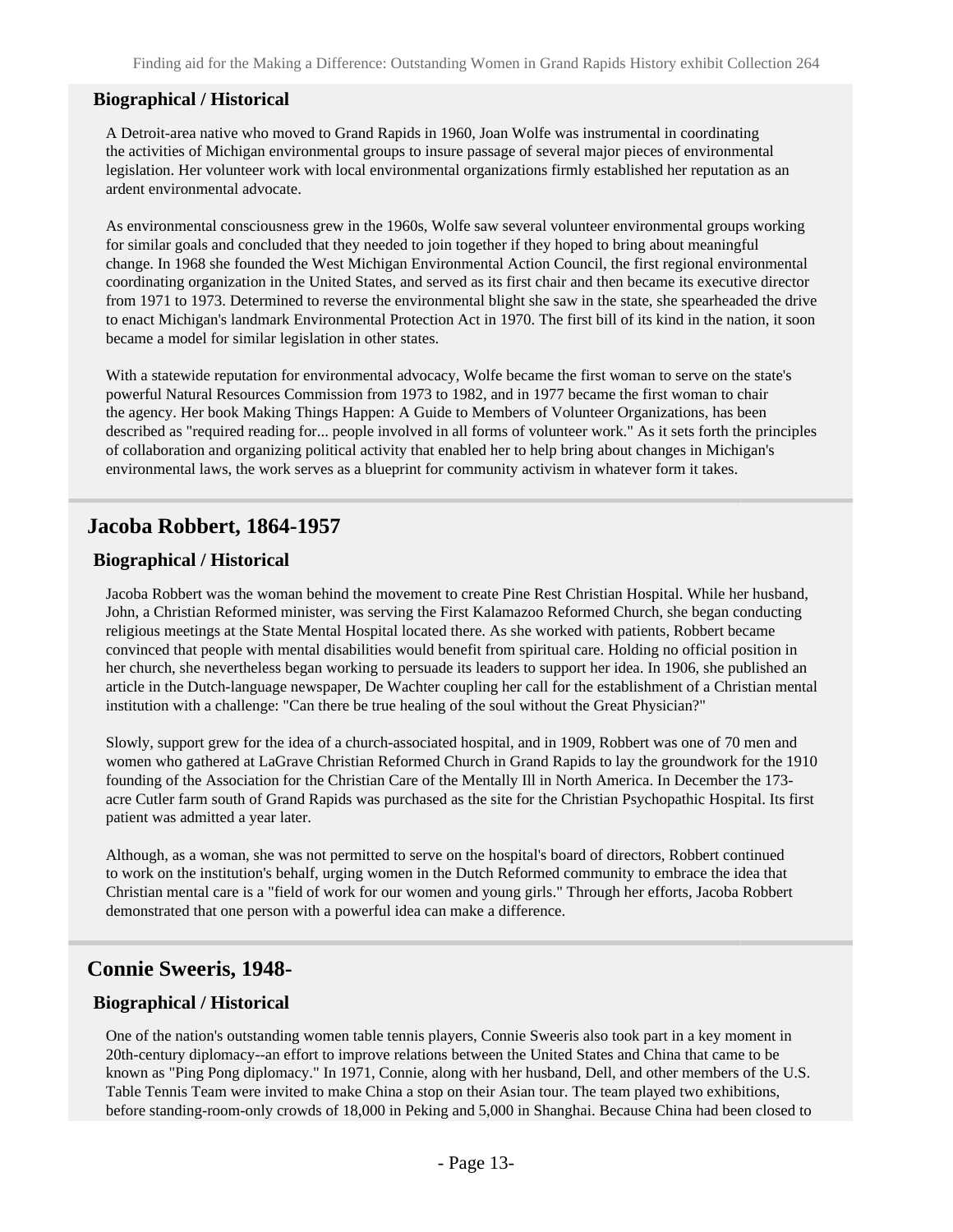western visitors since the end of World War II, the U.S. team's visit was the most important news story of the day in both countries, featured in nightly newscasts and national magazines.

Connie Sweeris was at the top of her game that year. Ranked number one at the age of 23, she achieved a rare triple crown sweep of women's singles, doubles, and mixed doubles titles at the 1971 U.S. Open Championships. At the same time, her husband, Dell, was one the nation's dominant male players. The couple combined to win 25 national championships. In 1987 they were inducted together into the U.S. Table Tennis Hall of Fame, and in 1996 they were inducted into the Grand Rapids Sports Hall of Fame. Of all the honors they have earned, surely one of the most treasured is the role they and their sport played in starting the process that would ultimately bring about, in 1978, the restoration of full diplomatic relations between the United States and China.

### <span id="page-13-0"></span>**Helen Jackson Claytor, 1907-2005**

#### **Biographical / Historical**

Leader of the national YWCA and a tireless and lifelong advocate for civil rights and racial equality, Helen Jackson Claytor was born and educated in Minneapolis, Minnesota. Graduating cum laude from the University of Minnesota with a degree in teaching in 1928, she took a job with the YWCA in Trenton, New Jersey, because few teaching positions were open to African Americans.

In 1943, an assignment to conduct a YWCA survey on race relations brought her to Grand Rapids, where she met Dr. Robert Claytor. Moving to the city after their marriage later that year, she became active in the local YWCA. In 1949, she was elected its president, the first African American woman to lead a YWCA branch anywhere in the nation. Elected to the YWCA's national board of directors in 1946, she served two three-year terms as its president, from 1967 to 1973.

During her presidency, Claytor took a leading role in the drafting of the 1967 YWCA Purpose, which called for the "elimination of racism wherever it exists and by any means necessary." The purpose has been renewed by every YWCA convention since 1967. Determined to oppose racism in Grand Rapids, Claytor agreed to serve on a committee appointed in 1952 to study racial problems in the city. The committee's careful work led to the creation of a Human Relations Commission, which has evolved into the Office of Equal Opportunity, an integral part of city government. Helen Claytor's quiet leadership, her commitment to the principles of the YWCA, and her determination to put an end to racial discrimination stand as an inspiration to all women.

# <span id="page-13-1"></span>**Eva Hamilton, 1873-1948**

### **Biographical / Historical**

Eva McCall Hamilton was the first woman elected to the Michigan legislature after the passage of the state's women's suffrage amendment in 1920. A native of St. Clair County, she was a school teacher and civic activist who continued her support of women's rights after marrying advertising executive Charles B. Hamilton and moving to Grand Rapids. Active in the local women's suffrage chapter, Hamilton studied local and state public issues and often acted as spokesperson for the group. On several occasions, she went to Lansing to lobby legislators and testify before legislative committees.

Hamilton continued to support the work of the League of Women Voters after the suffrage amendment passed. Nominated by the Republican Party in 1920 as their candidate for Kent County's 16th district state senate seat. She was elected in November, in the first general election in which women were permitted to vote, and sent to the highest ranking office of seven women to win contests around the state. Perhaps her best-known legislative achivement was the Mothers Pension Act, which provided funds for mothers who had lost sons in World War I.

After serving one term in the Senate, 1921-1922, Eva Hamilton returned to Grand Rapids. She did not, however, lose her interest in politics and women's issues, remaining active in the League of Women Voters and in the Republican Party. In 1946, on the 25th anniversary of her taking office, she was honored with a ceremony at the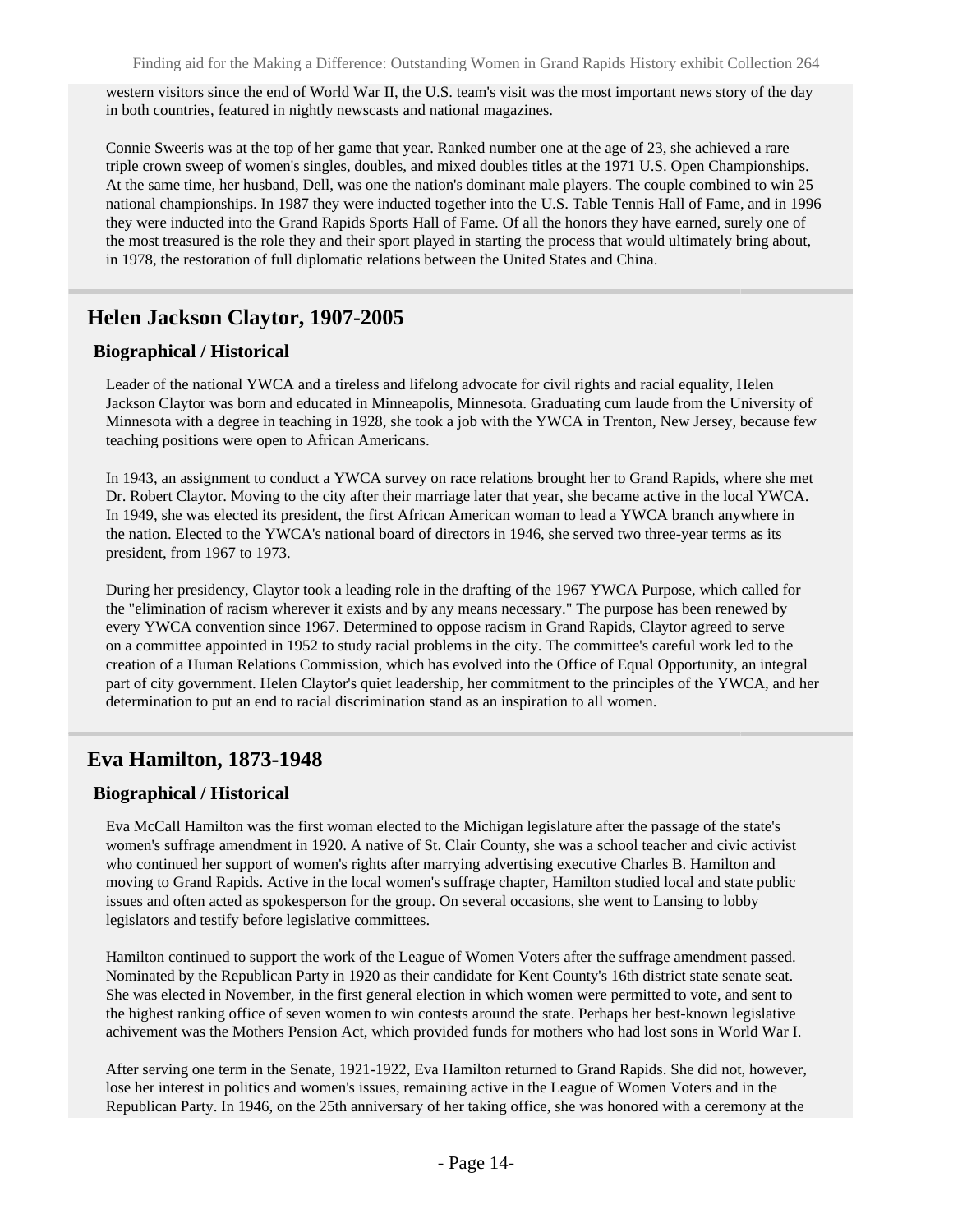state capitol. Two years later hers was the first woman's portrait hung in the legislative chambers. Its presence honors a lifetime of achievement and public service as an educator, social activist, and law maker.

### <span id="page-14-0"></span>**Dr. Frances Rutherford, 1842-1922**

#### **Biographical / Historical**

Frances Rutherford was a trailblazer for women in the medical profession. After receiving her medical degree in 1868, she opened a practice in Grand Rapids specializing in gynecology and pediatrics. The first woman doctor in Grand Rapids with a degree from a recognized medical college, she was appointed city physician in 1870, the first woman in the United States to hold such a position. Grand Rapids at the time was a rapidly growing city of 16,000, and as city physician Rutherford was responsible for providing medical services to indigent residents, controlling the spread of contagious diseases, and attempting to bring about improvements in sanitation. She remained in the post for three years before resigning in protest over her low pay. After leaving the city position, she became a staff member of the Union Benevolent Association Hospital, which later became Blodgett Memorial Medical Center.

Rutherford also blazed a trail in professional medical organizations. In 1872, she was one of the first three women physicians admitted to the Michigan State Medical Society, the first state medical society to accept women members. Later, she held elective offices in the city and state associations and was the first woman to serve as a state delegate to a national American Medical Association meeting. Interested in cultural organizations for women as well, Rutherford was also one of the founders of the Ladies Literary Society.

From the beginning of her career as one of the nation's first college-trained physicians to her pioneering roles in state and national medical organizations, Dr. Frances Rutherford led the way for generations of women physicians to come.

### <span id="page-14-1"></span>**Evangeline Lamberts, 1923-**

#### **Biographical / Historical**

Evangeline Lamberts was the first woman elected to the Grand Rapids City Commission. In 1961, 111 years after the city was chartered, Lamberts defeated three-term commission veteran Robert Blandford by nearly 1,000 votes to become the second ward commissioner, a position in which she served until 1965.

A native of Lansing, Lamberts graduated from Eastern High School and attended the University of Michigan, where she majored in nursing. A year after their marriage in 1949, she and her husband, Dr. Austin Lamberts, moved to Grand Rapids. She soon became a well-known community activist and a leader in the drive for annexation to the city of the North Park section of Grand Rapids Township. She also helped to spearhead an effort to secure better treatment for juvenile offenders.

As a city commissioner, Lamberts advocated the formation of an industrial committee to attract industries to the area, and urged an approach to urban renewal that promoted neighborhood rehabilitation and preservation. An active member of the League of Women Voters, Evangeline Lamberts put into practice her belief that women should have an equal role in all levels of government. Her foray into elective politics opened a door though which many women have subsequently passed.

### <span id="page-14-2"></span>**Nora Carr, 1845-1915 & Nora Husted, 1871-1935**

### **Biographical / Historical**

Nora Carr and Nora Husted were a mother and daughter team that founded and operated a Grand Rapids cosmetics business for over 50 years. When the elder Nora Husted moved to Grand Rapids from Lowell, Michigan, in 1885, shortly after she and her first husband had divorced, she opened a boarding house to earn money to care for her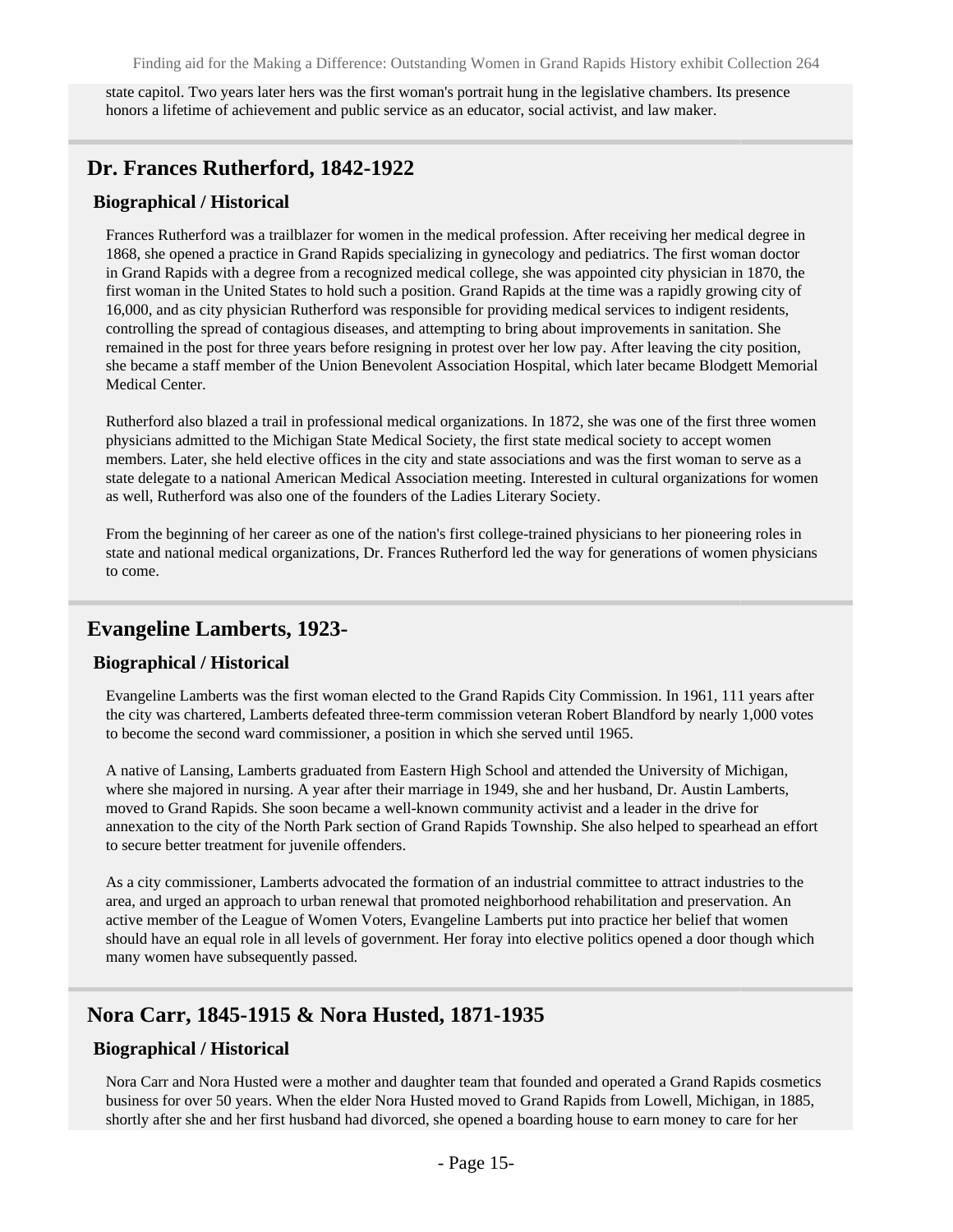five children. To bring in more income, she began to make soap and perfume in the family kitchen and, with the help of her children, sold her products door to door. Later, after marrying James C. Carr, she sold the boarding house, but kept her toiletries business.

In 1895 Nora Carr founded the Marietta-Stanley Company to manufacture and sell her cosmetics. Adopting the product name "Sempre Giovine" (Italian for forever young), she built a manufacturing plant on Grand Rapids' West Side that employed 70 workers at its peak. When Mrs. Carr died in 1915, her daughter and namesake Nora assumed management of the company. In addition to running the business, Husted was active in many local organizations, including the Zonta Club, Women's City Club, and St. Mary's Catholic Church. Following Nora's death in 1935, a second sister, Elizabeth, took over the firm, eventually selling it to a Chicago company, which kept the plant going until 1951, more than a half-century after its founding.

At a time when women were discouraged from working outside the home, Nora Carr and Nora Husted and their long-running enterprise showed the way for future women entrepreneurs.

# <span id="page-15-0"></span>**Valeria Lipczynski, 1846-1930**

### **Biographical / Historical**

For 60 years, Valeria Lipczynski was a tireless advocate for Polish-Americans in Grand Rapids. She was a social worker, tutor, translator, midwife, nurse, intermediary with local officials, and godmother to numerous children.

Coming to Grand Rapids from Poland with her husband, John, in 1869, she quickly became a recognized community leader. By the 1870s she was the Grand Rapids correspondent for several national Polish newspapers, writing about the opportunities West Michigan offered to new settlers. She and John sponsored 40 other Polish immigrant families to come to Grand Rapids and helped them find housing and employment.

During her lifetime, Lipczynski helped create many local and national Polish organizations. She was co-founder of the Wiarus Society, the first Polish organization in West Michigan, and she participated in the organization of three Grand Rapids Catholic churches, St. Mary's, St. Adalbert's, and St. Isidore's. She was also a founder of the Society of Polish Ladies, which in 1899 became the first women's organization admitted to the Polish National Alliance. In 1901 Lipczynski became the first woman elected to the National Alliance's board of directors.

Valaria Lipczynski's organizational and leadership skills were matched by few others. Many modern organizations trace their roots to her efforts, and her name is revered by many Polish American families for whom she made the adjustment to a new home in a new country a little less difficult.

# <span id="page-15-1"></span>**Emily Burton Ketcham, 1838-1907**

### **Biographical / Historical**

For her entire adult life, Emily Burton Ketcham worked for women's suffrage. Born in Grand Rapids, she attended public schools and a private school operated for a time by St. Mark's Church, and at the remarkably young age of 15 began teaching in the public schools. Determined to further her own education, she left Grand Rapids after teaching several terms to enter Henrietta Seminary in Rochester, New York, and later Mary B. Allen's school for girls. She continued to live in New York after completing her education, and it was there that she first became interested in the women's suffrage movement. When she married Smith G. Ketcham in 1867 and returned with him to Grand Rapids, she brought her zeal for women's suffrage with her.

Founder of the Susan B. Anthony Club, which was the Grand Rapids branch of the Michigan Equal Suffrage Association, Emily Ketcham was also active in state and national organizations. She served three terms as president of the Michigan Equal Suffrage Association and was a member of the executive board of the National American Suffrage Association. Through her work for women's right to vote, she developed lasting friendships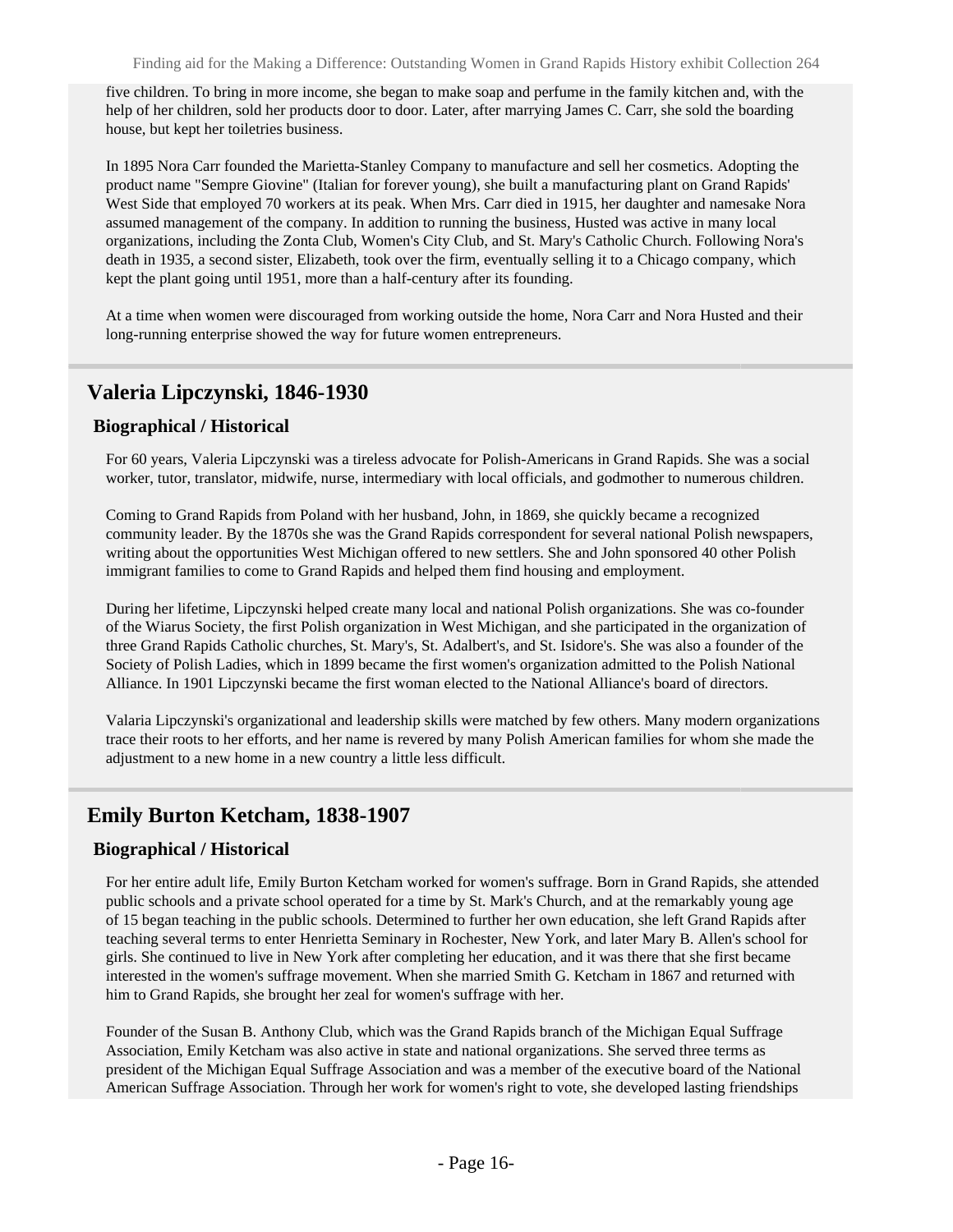with Elizabeth Cady Stanton and Susan B. Anthony, and in 1899 she persuaded the national organization to hold its convention in Grand Rapids.

Emily Burton Ketcham did not live to see the passage of the 19th Amendment, but she trained and inspired many others who carried her work to a successful conclusion.

### <span id="page-16-0"></span>**Hattie Beverly, 1874-1904**

### **Biographical / Historical**

Hattie Beverly was Grand Rapids' first African American public school teacher. Born in Milwaukee, Wisconsin, she moved to Grand Rapids with her parents when she was a year old. An outstanding student, she dreamed of becoming a teacher, and of traveling throughout the United States and to foreign countries.

Beverly graduated from Central High School in 1895. At that time Grand Rapids, like many larger school systems, trained many of its own elementary school teachers, and two years later she became the first African American to enter the Grand Rapids Public School teacher cadet training program. When she completed her training in 1899, some members of the school board questioned whether an African American should be permitted to teach, and for a time it seemed her appointment would be denied. Fortunately, more reasonable voices prevailed, and in June 1899 she was hired to teach at Congress Elementary School.

In 1902, Hattie married Major E. Robinson. Because married women were not permitted to teach in those years, she was compelled to resign from her position. At the same time she was suffering from complications of tuberculosis she had contracted in her youth. A stay in a New Mexico sanitarium failed to bring about an improvement in her health, and she died late in 1904.

Hattie Beverly's life and teaching career were tragically brief, but she is a model nonetheless. Today, Grand Rapids students study her life as an example of how determination and education are important paths to a desired goal.

### <span id="page-16-1"></span>**Marie Kirkpatrick, 1900-1994**

### **Biographical / Historical**

Marie Kirkpatrick was an outstanding furniture designer who mastered all aspects of her profession. She was recognized by her peers not only for her ability to produce conceptual designs, but for her work in providing the accompanying detail drawings and construction specifications as well. She learned her profession from her father, Arthur Kirkpatrick, who was a well-known Grand Rapids furniture designer and teacher.

After graduating from South High School in Grand Rapids, Kirkpatrick studied at Grand Rapids Junior (now Community) College and then trained as a designer in her father's studio. In 1929, she married her distant cousin, Russell Kirkpatrick, a furniture designer who had studied at the Chicago Art Institute and then become a partner in Arthur Kirkpatrick's studio. The couple worked together in her father's studio and took over its operation when he died in 1941. Marie was in charge of the sketching and designing department and designed case goods--dining and bedroom suites--while Russell designed upholstered furniture and chairs and prepared construction details for the studio's designs. Sought out by many manufacturers, Marie opened an office in High Point, North Carolina, and also spent part of each year working in Toronto, Canada.

Marie Kirkpatrick's prominent place in the world of furniture design was acknowledged in 1946 when she was named a fellow of the Industrial Designers Institute, one of only four women to be so honored. Locally, she was named Woman of the Year by the Grand Rapids Business Women's Coordinating Committee in 1951, and she served for more than 20 years on the Kendall College of Design board of directors.

### <span id="page-16-2"></span>**Rosamund Rouse, 1882-1964**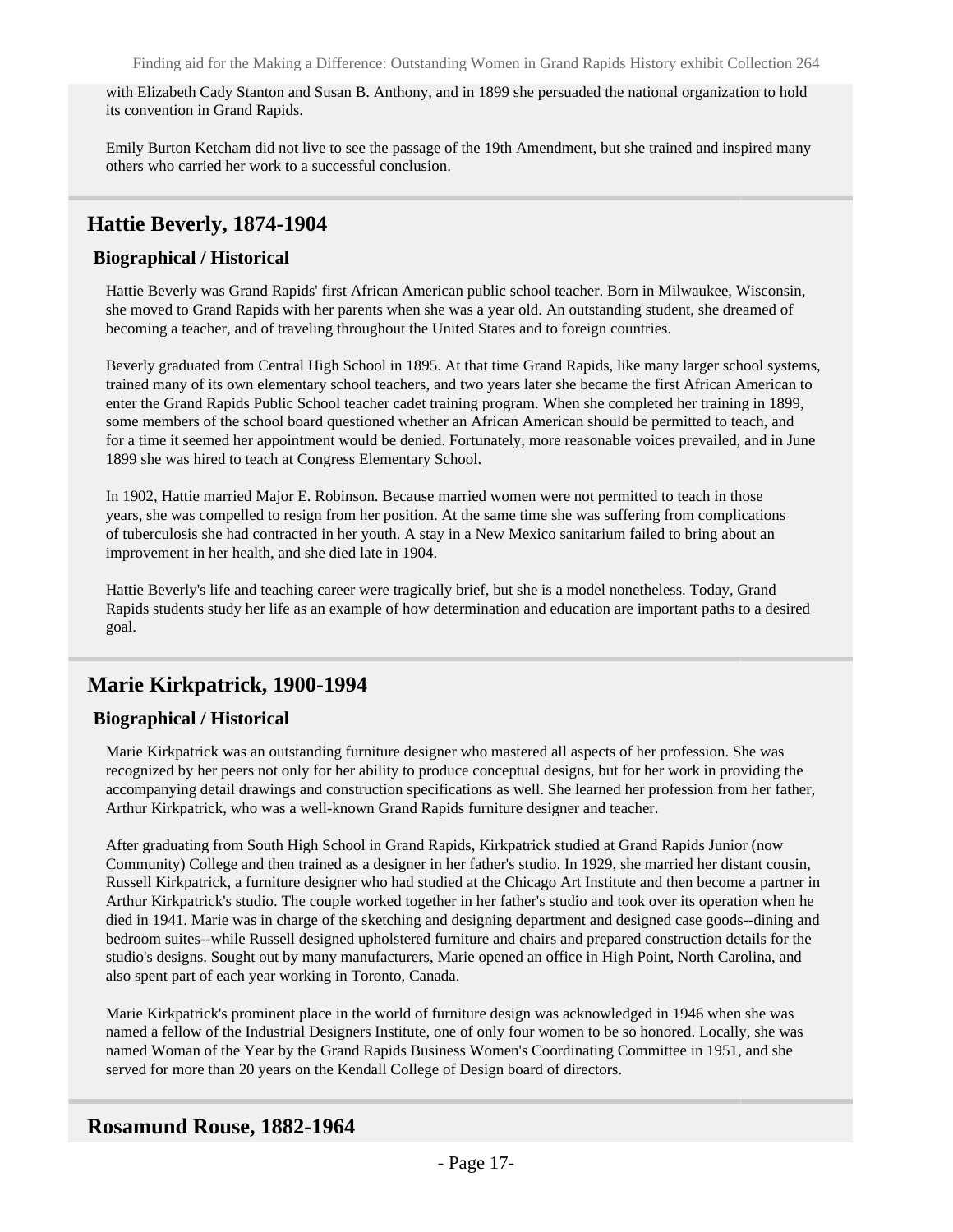#### **Biographical / Historical**

The first full-time medical social work director at Blodgett Memorial Medical Center, Rosamund Rouse devoted her life to caring for children with physical disabilities. Her interest was first sparked in 1907 when she became a charter member of the Mary Free Bed Guild. The guild was founded to provide a free bed at Blodgett Hospital for needy patients, and Rouse served as its president from 1907 to 1911 and from 1913 to 1921.

In the 1920s, as a result of caring for soldiers wounded in World War I, physicians and hospitals developed new and better treatments and therapy that they began applying to the civilian population. Dr. John Hodgen of Blodgett Hospital established a special clinic for children, and in 1926 Rouse was assigned to work with him. It was through Rouse's association with the clinic that the Mary Free Bed Guild became interested in children with disabilities. That interest led, in 1930, to the establishment of the Mary Free Bed Convalescent Home, which ultimately evolved into today's Mary Free Bed Hospital and Rehabilitation Center, one of the finest physical rehabilitation facilities in the nation.

In addition to children's physical recovery, Rouse was interested in their education and vocational training. In 1923, she helped start a special school for children with disabilities in a wing of the Stocking Street School. In 1958 Rouse was presented with the distinguished service award of the National Society for Crippled Children and Adults. Throughout her years of service, Rosamund Rouse set a standard for personal and professional commitment to the care of children with physical disabilities that few others have matched.

### <span id="page-17-0"></span>**Constance Rourke, 1885-1941**

#### **Biographical / Historical**

Constance Mayfield Rourke was the first cultural historian in the United States to recognize the importance and origins of American culture, including the fine arts, folk art, and folk traditions. Born and raised in Grand Rapids, Rourke graduated from Central High School in 1902. She continued her education at Vassar College, where she taught for several years after graduation before returning to Grand Rapids in 1915. As an independent scholar living and writing in Grand Rapids, Rourke helped found the American Studies movement. She believed in the importance of "living research," and traveled throughout the country to find and record the rich contributions to American culture made by various ethnic groups, farmers, miners, cowboys, and women. Rourke wrote seven books and more than 100 articles and reviews focusing on America's popular culture.

Her first book, Trumpets of Jubilee, published in 1927, focused on the famous Beecher family--the Rev. Henry Beecher and his daughter, Harriet Beecher Stowe. A year later her second book Troupers of the Gold Coast, recounted colorful tales of actress Lotta Crabtree and the mining camps of the California gold rush. Her 1931 book, American Humor: A Study of the National Character, introduced a new field of study to American scholars. At the time of her death in 1941, she was working on The Roots of American Culture, an examination of previously unstudied regional, ethnic and religious groups. She was also the editor of the Federal Art Project's Index of American Design published in 1937.

Constance Rourke lived during the time when the United States was a bumptious, rollicking nation emerging as a world power, and made up of people from wildly different racial, ethnic, and religious backgrounds. Rourke was the first scholar to study these roots and see in them a distinctly American character.

### <span id="page-17-1"></span>**Viva Flaherty, 1884-1968**

#### **Biographical / Historical**

Viva Flaherty was a social activist, humanitarian, and labor crusader who provided encouragement and support to Grand Rapids workers in the first decades of the 20th century. A Grand Rapids native, she attended Central High School, Vassar College, and the University of Michigan before taking a position at the Bissell Settlement House in Grand Rapids in 1903. Several years later she left for New York City to work with newly arriving immigrants on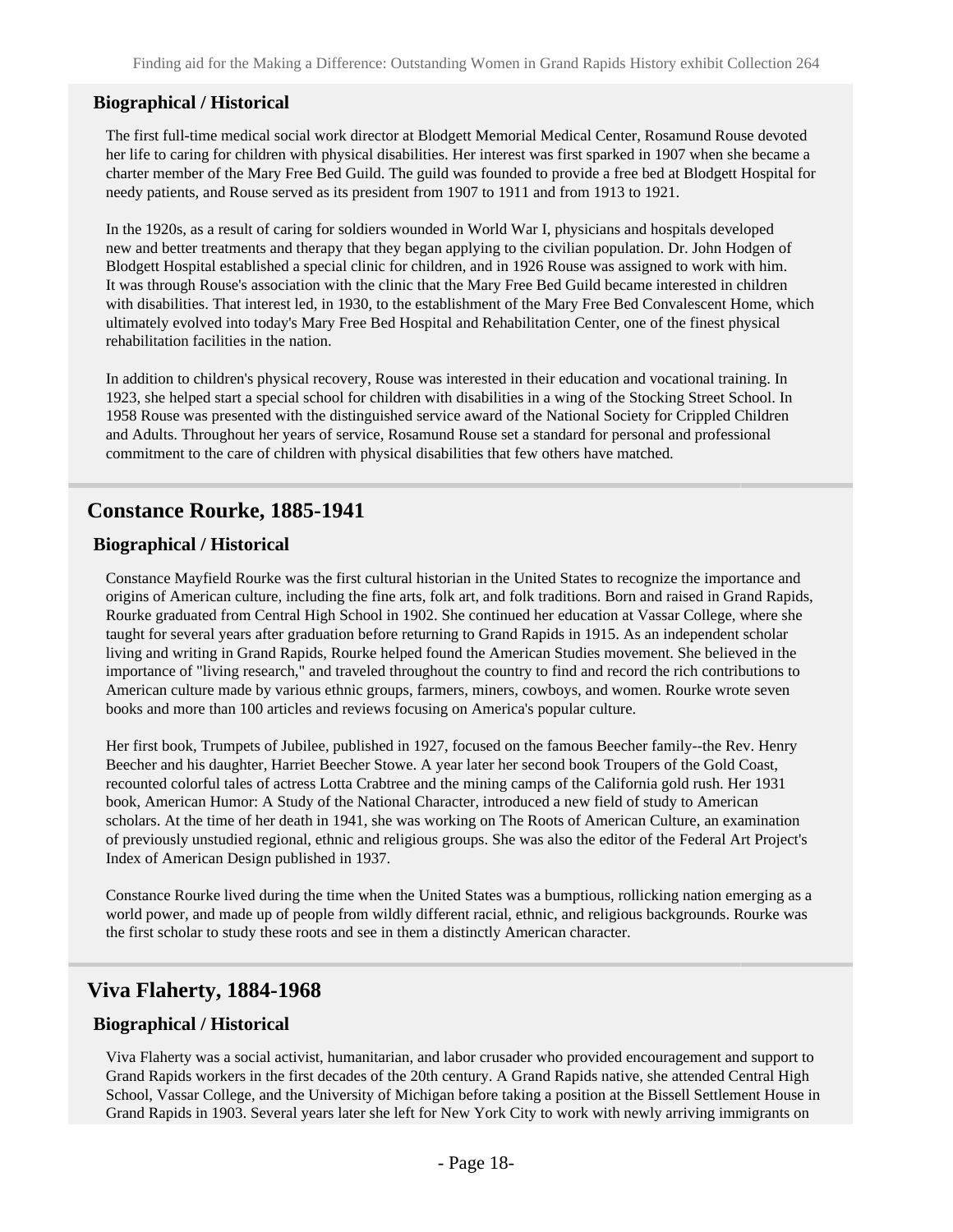Ellis Island and at the Union Settlement House. In 1910, she returned to Grand Rapids and went to work as social outreach secretary for Fountain Street Baptist Church.

Always an outspoken champion of the underdog, her convictions led her to support the furniture workers in their 1911 strike against their employers. This stance placed her in direct opposition to the church's pastor, Alfred Wishart, who took the side of the factory owners, many of whom were his parishioners. As a result, Flaherty resigned her position at the church. When the strike was over, she wrote a detailed account titled History of the Grand Rapids Furniture Strike, with Facts Hitherto Unpublished, a defense of labor's position.

In addition to her strong pro-labor sentiments, Flaherty was also opposed to American entry into World War I and along with 12 others, was arrested for distributing anti-draft literature. Brought to trial by a zealous federal prosecutor, all defendants were found not guilty of the charge of conspiring against the federal government.

After the trial, Flaherty again left Grand Rapids, continuing her social work career in Baltimore and then in California. Somewhat mellowed in later years, she taught at private schools in Royal Oak and Grand Rapids. Throughout her long career, Viva Flaherty worked with thousands of immigrants and laborers. Certainly to those who benefited from her efforts, her memory was not soon forgotten.

### <span id="page-18-0"></span>**Mabel Balyeat, 1883-1985**

#### **Biographical / Historical**

In the early years of the 20th century, most rural areas in Kent County had no library service. Determined to make the opportunity to read for information or for pleasure available to every Kent County resident, Mabel Balyeat became a leader of the movement begun in 1927 by the Kent County Federation of Women's Clubs to create a county-wide library system. A year later the women's clubs were joined by the Kent County Parent-Teachers Council led by Mrs. Adolph Krause of Rockford, and together they formed the Kent County Library Association.

Unfortunately, the nation was plunged into economic depression just as the association was organized, and no local funds were available to start a county library system. In 1934, however, Balyeat learned of a New Deal program which provided funds for recreational activities. Convincing authorities of the Federal Emergency Relief Adminstration that reading was recreational, she secured sufficient funds to hire a supervisor and seven librarians. Next, Balyeat spearheaded a program to secure donated books from area individuals and organizations, including the Grand Rapids Public Library. By 1935, the library association had a collection of 2,500 books and operated 19 library stations in schools, grocery stores, and gasoline stations throughout the county.

Balyeat saw her dream of a unified county system realized in 1936 when the Kent County Board of Supervisors officially established the Kent County Library and appointed her to its five-person board of directors. Elected president, she continued to serve until 1946. Mabel Balyeat lived to be 102, and before her death she saw the opening in 1971 of a new central headquarters for what is now the Kent District Library.

### <span id="page-18-1"></span>**Emma Cole, 1845-1910**

### **Biographical / Historical**

Emma Cole was a pioneering naturalist and teacher who instilled in her students a love of the outdoors and a respect for the flora of West Michigan. Throughout her 26-year teaching career, she was a favorite instructor at Central High School, where she instilled an appreciation for nature and a love of flowers in countless students.

Educated at Cornell University, and interested primarily in botany, she traveled extensively in Europe, visiting famous gardens and arboretums. For a time, she worked in the Arnold Arboretum in Boston, which was associated with the botanical department of Harvard University.

Beyond her teaching, Cole's greatest local contribution to the annals of natural science was her botanical work entitled Grand Rapids Flora, published in 1910, which for the first time catalogued, described, and illustrated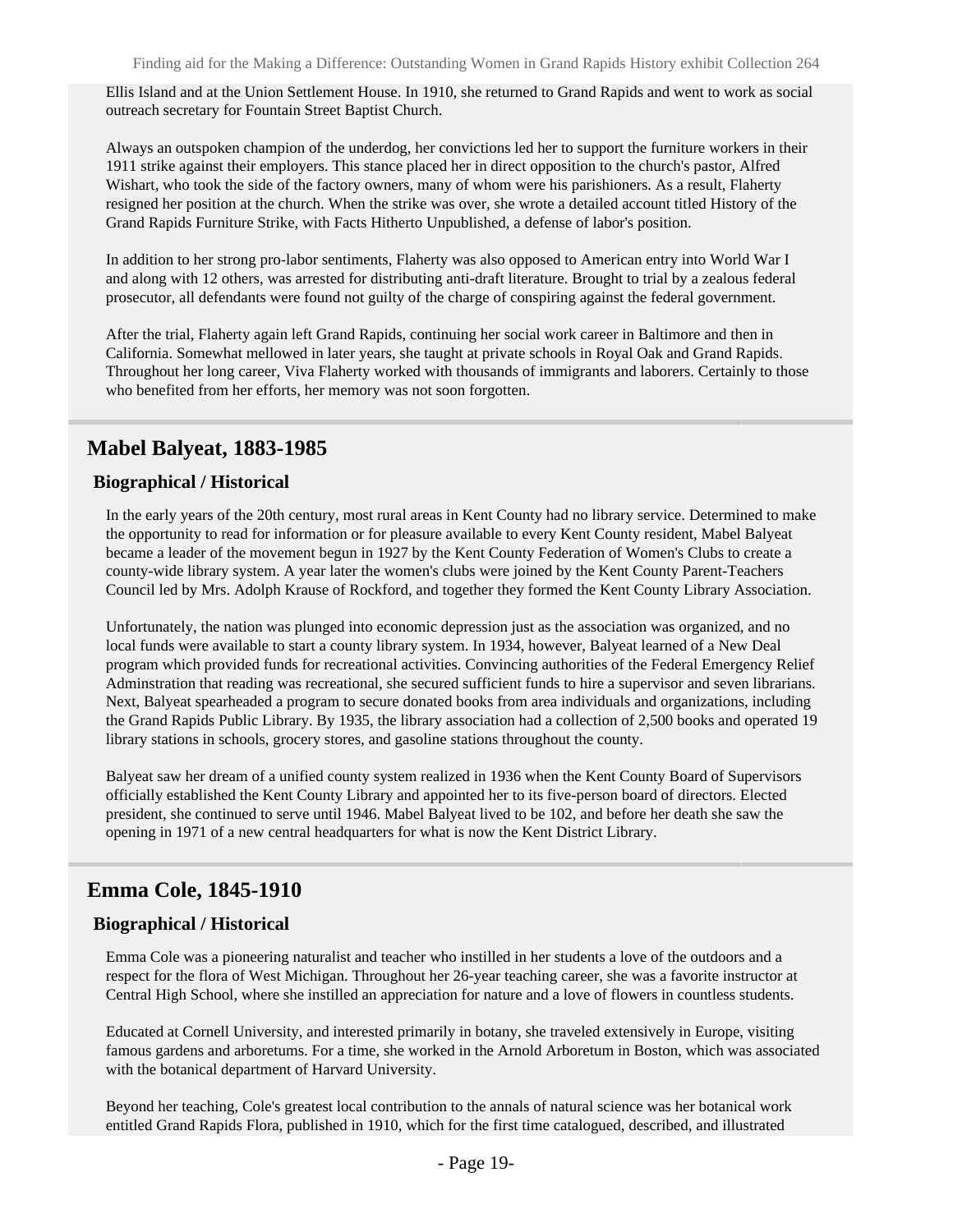hundreds of local plants, and even today serves as a valued resource for the study of West Michigan plant life. As a part of her research, Cole gathered local plant specimens into an herbarium that is now part of the collections of the University of Michigan, where it is still used for research and study.

Cole was an environmentalist well ahead of her time, and her love of nature prompted her to leave a bequest for funds to endow a series of yearly lectures on botany and floriculture to be held each year in Grand Rapids. Even death would not prevent her from perpetuating a respect for the environment and love of nature in the generations to come.

# <span id="page-19-0"></span>**Alice Follett Uhl, 1843-1917**

### **Biographical / Historical**

Alice Follett Uhl was one of nine Grand Rapids women, talented musicians all, who in 1883 founded the St. Cecilia Music Society, an organization dedicated to promoting the study, performance, and appreciation of music throughout the community. Grand Rapids was growing rapidly in the last decades of the 19th century, and the members of St. Cecilia believed that a proper concert hall was an essential addition to the community's cultural life.

During her years as president of St. Cecilia, from 1888 to 1894, Alice Uhl played a major role in marshaling the support and raising the funds that would enable the society to build a "simple and dignified temple of music," complete with a 670-seat recital hall. When it was opened in June 1894, the building was the only such facility in the United States owned and operated exclusively by women. Since then, many of the world's finest musical artists have performed in the hall, and the building itself has become a community center for performances, lectures, and meetings. In April 1899, the hall was the site of the annual convention of the National Women's Suffrage Association.

Active in many local and national organizations, Alice Uhl was a member of the Sophie de Marsac Campau chapter of the Daughters of the American Revolution and an honorary member of the Ladies Literary Club. But music was her first love, and after working to create the National Federation of Women's Music Clubs, the first successful effort to unite clubs across the nation, she became its first president.

More than 110 years after its founding, the St. Cecilia Music Society and its landmark building remain integral parts of the Grand Rapids cultural scene, testimony to vision of Alice Uhl and the society's co-founders, and the dedication with which they pursued their dream.

# <span id="page-19-1"></span>**Roberta Griffith, 1870-1941**

### **Biographical / Historical**

Roberta Griffith was co-founder of the American Association of Workers for the Blind in 1905, compiler of the first braille dictionary, a six-volume work, and co-founder and first executive secretary in 1913 of the Association for the Blind and Sight Conservation in Grand Rapids.

Griffith lost her sight as a small child and was educated in schools for the blind in Michigan and Ohio. Following high school, she entered Western Reserve University in Cleveland on a scholarship, becoming the first blind person to attend the institution. After graduating in 1900, she moved to Grand Rapids to be near her mother.

Working as a writer and a real estate agent, she became an advocate for improved care and education for people with vision disabilities. She led the fight for state legislation mandating the compulsory use of nitrate of silver as an antiseptic in the eyes of newborns, an important means of preventing infant sight loss in those days. Believing that schools should offer equitable education opportunities to blind students, she created braille classes in public schools, trained braille teachers, and sponsored a braille club open to both students and adult learners.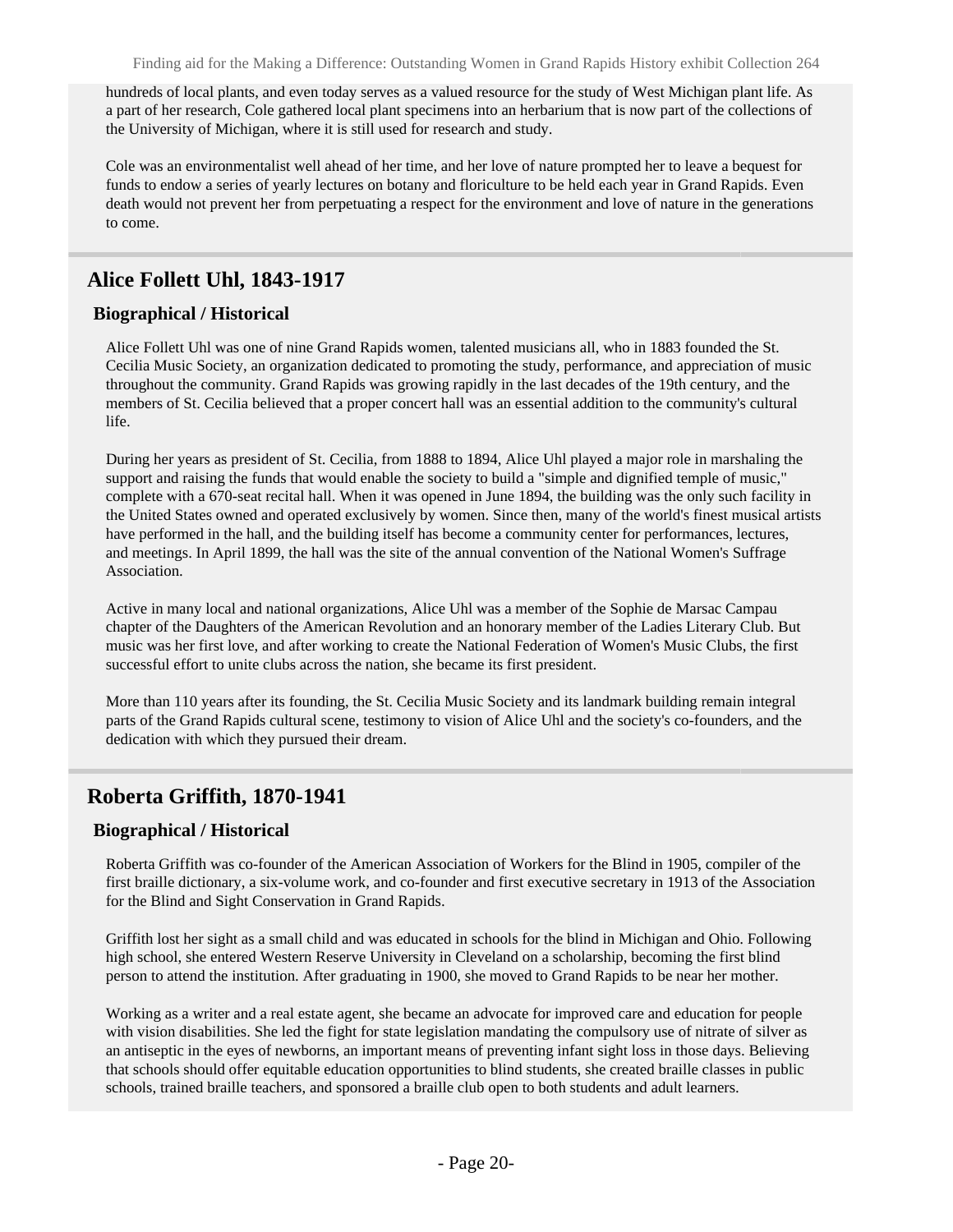The Association for the Blind and Sight Conservation was Griffith's greatest achievement, dominating her activities from its founding until her death. Now called Vision Enrichment Services, the agency serves several counties in western Michigan with low-vision clinics, rehabilitation and mobility instruction, discussion groups, and preventive programs such as glaucoma testing. On the occasion of its 75th anniversary, the agency paid homage to its founder by stating: "It is doubtful that any other agency has been led by a more courageous person than Miss Roberta A. Griffith. Her example should inspire us all."

# <span id="page-20-0"></span>**Guadalupe Vargas, 1908- & Virginia Moralez, 1943-**

### **Biographical / Historical**

Guadalupe Vargas and Virginia Moralez represent two generations of concern for the welfare of Grand Rapids' Mexican American community. Born in Mexico and raised in Texas, Guadalupe came to Grand Rapids with her husband, Daniel, in 1941 seeking employment and education opportunities not available in their native Southwest. Soon, they became leaders of the area's small, but growing, Mexican American community, working through the Catholic Church to provide basic needs to newly arrived families. Guadalupe and Daniel visited migrant worker camps, bringing food, clothing, and religious classes to those in need. They also helped establish the Chapel of our Lady of Guadalupe, which offered masses and other religious services in Spanish, and when the church sent priests and nuns to aid the migrant workers, the Vargas home became their headquarters.

Virginia Moralez carries on the tradition established by her mother. As manager of Clinica Santa Maria, a St. Mary's Health Services clinic, she is nurse, counselor, teacher, translator, and social worker to many in the area's Spanish-speaking community. Opened in 1990, the clinic serves over 1,000 patients each month with a staff of six nurses and medical assistants and 25 volunteer physicians. The clinic offers everything from prenatal care and childhood vaccinations to dental care and treatment for adults.

As a child, Virginia Moralez watched as her mother provided assistance and care to Grand Rapids' growing Spanish-speaking community. As an adult she has carried on the lessons taught by her mother's example.

# <span id="page-20-1"></span>**Grand Rapids Chicks, 1943-1954**

### **Biographical / Historical**

The Grand Rapids Chicks were a women's professional baseball team that thrilled local fans with outstanding play in the late 1940s and early 1950s. They were part of a World War II-era experiment to insure that fans had games to watch and teams to cheer for if President Franklin Roosevelt canceled the 1944 major league baseball season because it was not essential to the war effort. Although the major league season did in fact continue, the All American Girls Professional Baseball League prospered as well before succumbing in 1954 to television, competition from other sports, and bad management.

At 75 feet, basepaths were shorter, and pitchers initially threw underhand or sidearm, but in all other aspects the game was baseball, and local fans responded enthusiastically to their team. In one instance, a crowd of 10,000 turned out for a championship game at South High field, where the Chicks played most of their home games. Always a strong team, the Chicks won the league championship in 1947 and 1953.

Best player on the Chicks team was Connie Wisniewski, a tall, right-handed, former softball pitcher who won 27 games in her rookie season, a record 32 games in her best year, and holds many other league pitching records. When league rules were changed to permit overhanded pitching, Wisniewski became a .300 hitting outfielder for the remainder of her career.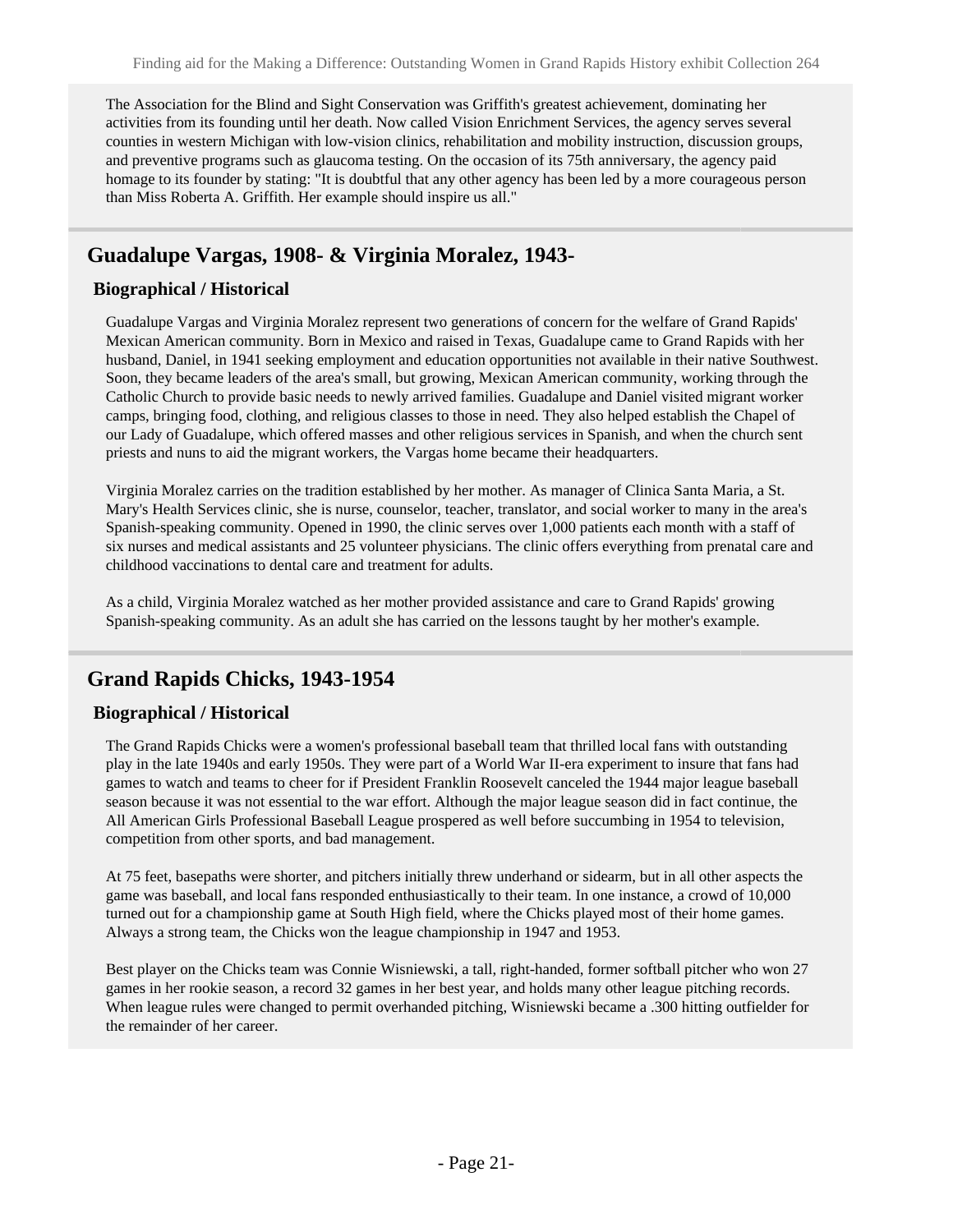After the league folded, several of the Chicks made their homes in Grand Rapids. Today older fans remember their exploits and flock to see them at public appearances. A new generation of young women comes, too, seeking to meet the trailblazers who helped prepare the way for succeeding generations of women athletes.

# <span id="page-21-0"></span>**Sr. Mary Ignatius McCord, Sr. Mary Anthony McMullen, Sr. Mary Baptist Feldner. Founders of St. Mary's Hospital, 1893**

#### **Biographical / Historical**

Sr. Mary Ignatius McCord, Sr. Mary Anthony McMullen, and Sr. Mary Baptist Felder came to Grand Rapids in August 1893 to establish St. Mary's Hospital. Health-care services were desperately needed in the booming city, which had a population of more than 60,000 by then. A two-story frame house had been given to the Catholic church in memory of Mrs. Mary McNamara, and the three members of the Order of the Sisters of Mercy had been called to transform it into a hospital.

Before long the three sisters had converted the home into two first-floor wards, with additional rooms on the second floor and even in the attic. Private rooms were provided at a rate of \$10 to \$20 per week, and beds in the ward were offered at \$1 per day. Sixty-nine patients were cared for in the first year.

The three founding sisters, with Sr. McCord serving as the hospital's first Sister Superior, Sr. McMullen as the Sister Portress in charge of housekeeping, and Sr. Feldner as Supervisor of Surgery, laid a solid foundation. By the end of its first decade, the hospital had added a three-story wing and acquired a nurse's dormitory and a maternity department. As Grand Rapids continued to grow, it was clear a new, larger St. Mary's Hospital was needed. The 1911 dedication of a five-story, fire-proof stone building, featuring 42 private rooms, two large wards, operating rooms, and an emergency room, brought to a close the first phase of rapid development set in motion when the sisters arrived in Grand Rapids less than 20 years earlier. Thanks to their pioneering work, St. Mary's Hospital was well positioned to continue growing and adapting to the changing health care needs of the citizens of Grand Rapids.

### <span id="page-21-1"></span>**The Women of the Union Benevolent Association, 1846**

### **Biographical / Historical**

The Union Benevolent Association was a women's organization formed 151 years ago to serve the needs of the city's sick and needy. At the time, rapid urban growth had created unprecedented sanitation problems. Unsafe drinking water, haphazard garbage disposal, and annual spring floods led to outbreaks of disease that threatened large segments of the population. Those who could afford physicians were treated in their homes, but the poor and destitute were, for the most part, left to fend for themselves.

In December 1846, a small group of women gathered to form the Female Union Charitable Association, later renamed the Ladies Union Benevolent Association to address some of the prevailing problems. Charlotte Cuming was the organization's first president and Mary Almy Church its secretary. Initially concerned with all aspects of charity work, the members visited potential charity cases throughout the city. In 1858 they formed the Grand Rapids Orphan Asylum Association, and during the Civil War they devoted most of their attention to caring for sick and wounded soldiers.

After the Civil War, in 1873, association members voted to establish a "home and hospital for the infirm, the sick, and the needy." Opened first in the former Cuming home, the hospital was nearly always full. A decade later, the association embarked upon a \$30,000 fund drive for a new, larger Union Benevolent Association Home. Grand Rapids' first fully equipped hospital opened its doors on February 23, 1886. Later renamed Blodgett Memorial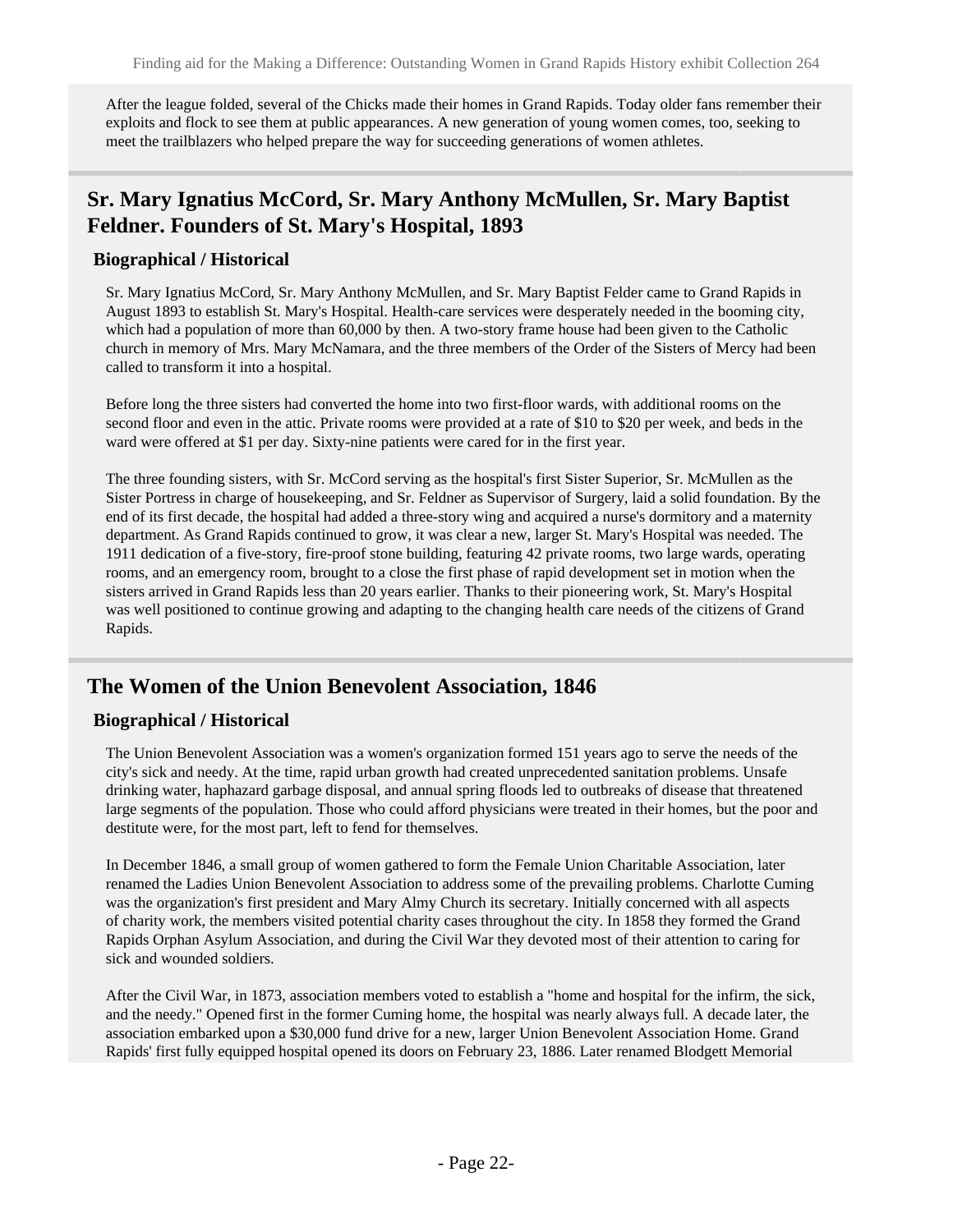Medical Center after its largest benefactor, today's hospital proudly traces its roots to that small group of women who gathered long ago to improve the quality of life for the citizens of their community.

### <span id="page-22-0"></span>**The Founders of St. Mark's Home, 1873**

#### **Biographical / Historical**

St. Mark's Home was established in 1873, when eight women of St. Mark's Episcopal Church, headed by Mrs. E. P. Fuller, organized a "church home" to provide care for some of their aging members who were without means to care for themselves. The first St. Mark's Home was a small house donated to the church by Mr. and Mrs. Fuller, in memory of their son, Charles, who had died in 1872. The Fullers soon provided a larger building, and in 1876, the institution was renamed St. Mark's Home and Hospital.

Within 15 years of its founding, St. Marks Home and Hospital had provided care for 2,500 persons, and it was clear that a larger, better-equipped facility was needed. Help came in the form of a gift of cash and land totaling more than \$30,000 from industrialist Richard Butterworth. With the Butterworth gift, and additional funds raised in the community, a new \$50,000 hospital was opened in 1890. Four years later it was renamed Butterworth Hospital. Constantly growing demands for hospital services led to the construction of a new hospital that was dedicated in 1926.

When they gathered to organize the first St. Mark's Home, the eight women who were its founders could not have imagined that, in slightly more than 50 years, their institution would grow from a small residence housing a few elderly patients to the large, multi-million dollar Butterworth Hospital edifice that still dominates the city's skyline from the top of the Michigan Street hill.

### <span id="page-22-1"></span>**Dolores Smith Hruby**

### **Biographical / Historical**

Although the field of music composition has traditionally been dominated by men, Dolores Smith Hruby has lived her life there. By the age of four she was a student at the American Conservatory of Music in Chicago; by her senior year she had conducted her high school choir in one of her own compositions. Dolores Hruby's musical education was interrupted early and late by Depression, world war, and the demands of marriage and motherhood, but she returned to the Chicago conservatory as an adult to study with famed former Grand Rapidian Leo Sowerby. Hruby's professional career was then shaped by post-Vatican II Catholicism, especially the introduction of choral programs into local parishes. Her new choir soon became the area's best and Hruby published one of the first post-Vatican II choral masses, her "Mass to Honor St. Elizabeth." In 1969 Hruby left her career and renown in Chicago to move with her husband, Norbert, to Grand Rapids where he became president of Aquinas College. Since then she has finished a master's degree, revamped the music program at St. Jude Catholic Church, conducted choir camps and festival choruses--all the time continuing her award-winning compositions for piano and choir, to date over 100 pieces published by some ten presses. She has been a mainstay of the national Choristers Guild, publishing articles and conducting clinics; and in 1983 she received the Alleluia Award from the Diocese of Grand Rapids, an award never before granted a practicing church musician. Today Dolores Hruby is known locally and nationally as a choir director and a composer of sacred music.

### <span id="page-22-2"></span>**Debra LaShea Perry**

### **Biographical / Historical**

At just thirty years of age, Grand Rapids' Debra Perry has been drawn to the bosom of the Gospel Music Workshop of America, one of the world's largest music associations and whose recordings often place high on gospel charts. In 1992 Perry joined the Muskegon Westshore Chapter of GMWA. By 1997 her versatile talents on some thirteen instruments, especially bass, keyboards, and drums, had made Perry a member of the national convention's house band. In 1996 GMWA's Women of Worship selected and performed her arrangement (with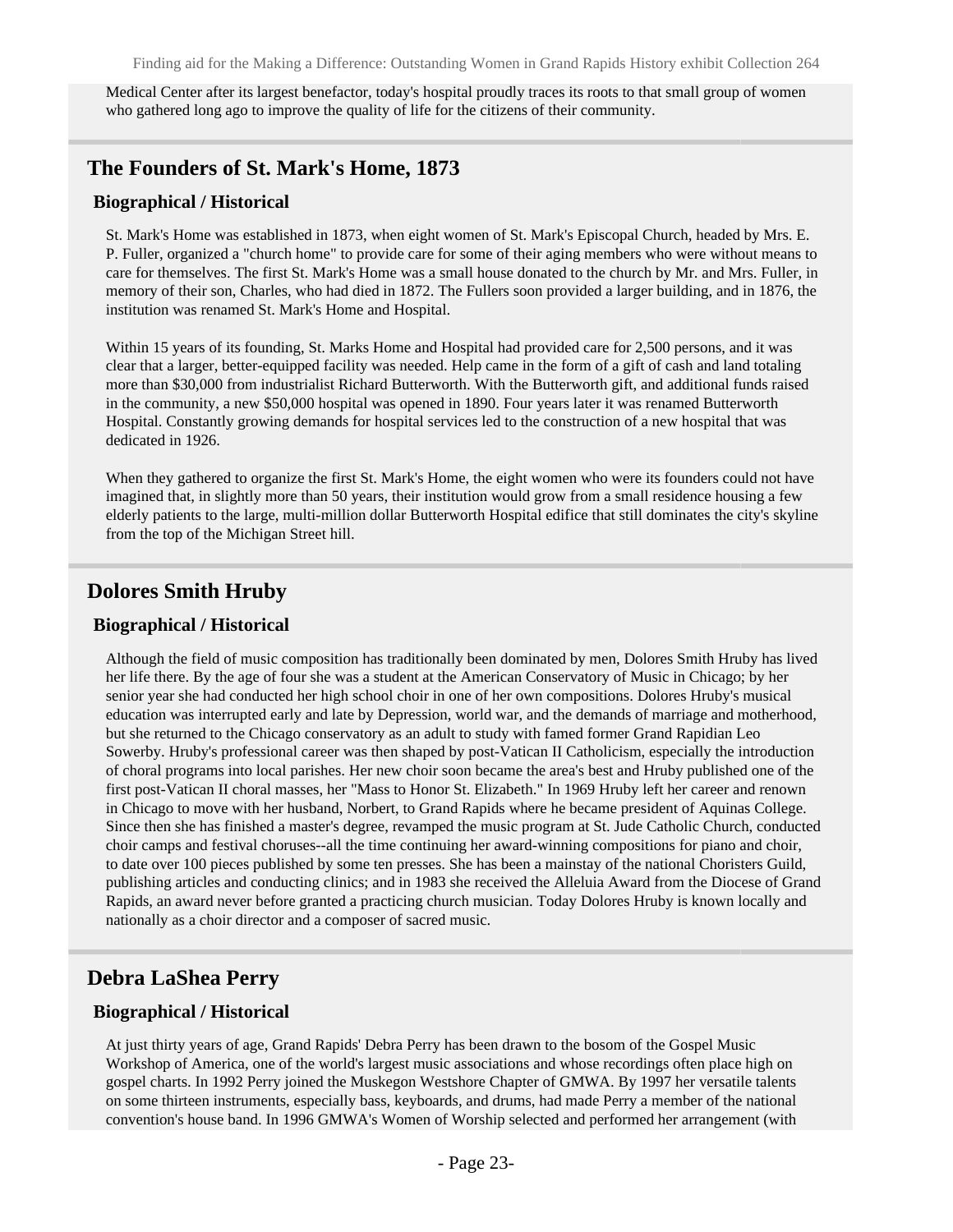brother Gerald) of the Lord's Prayer as the lead piece on that year's CD recording. Perry's "I'll Give You Rest" was chosen for the group's next release, and her composition "Ask It in Jesus' Name" was performed at the convention's 1997 New Music Showcase. A graduate of Creston High School and Calvin College and a student participant in St. Cecilia Music Society programs, Debra Perry began her formal training on piano at age eight. Before that, however, Perry benefitted from her mother's early guidance on the piano and the deep roots of family music tradition. The James Family Singers, including her mother Alma, began performing together in Mississippi in 1957.

Debra Perry currently teaches in Grand Rapids Public elementary schools, is music minister at First Community African Methodist Episcopal Church, gives private lessons, and conducts choirs assembled community-wide, especially during African American History Month. Debra Perry's musical ideas sometimes develop from dreams. Surely the career she is shaping from her talent and determination is the stuff of dreams.

# <span id="page-23-0"></span>**Maria Lund Royce, 1895-1972**

#### **Biographical / Historical**

Maria Lund Royce's talents found outlet throughout her life in both the worlds of manufacture and music. Her idea for adjustable dollies under washpails founded a family business, Royce Rolls Ringer Company, and her life as a composer produced 150 pieces of music, ranging from conventionally feminine lyrics to more developed string quartets. A 1913 graduate of Union High School, Maria Lund had studied piano from age nine and interrupted her later active life as a performer by train trips to Chicago to study with Leo Sowerby.

Royce's musical education included self-study groups like the Bards which brought together lyricists and composers to hone theoretical skills and study verse form. As a force at St. Cecilia Music Society, Royce gave back to the Progressive tradition that formed her. She composed, performed, and organized programs from the "ultra-moderne" to Madonna music at Christmas. She was a member of the St. Cecilia Quintette and accompanied numerous visiting artists.

During the 1930s she taught music to deaf children and directed a Campfire Girls orchestra and the Children's Playhouse at the same time she composed music to be performed at WPA concerts featuring Michigan composers. But her music was also programmed in the company of Brahms. At a time when women often were encouraged to limit their performance to the domestic arena, Maria Lund Royce gracefully combined her business life, musical talent, and family dedication.

### <span id="page-23-1"></span>**Eloise Lisle Johnson**

### **Biographical / Historical**

Music teacher, composer and historian Eloise Lisle Johnson spent her young professional life in her natal state, Ohio. A voice major at Mount Union College, she composed and performed radio programs for children as "The Lullaby Lady" and published "The Land of Pretend," developed from these radio shows. First she taught in rural Ohio schools, then supervised music for a large Cleveland suburb, and later trained teachers at Case Western Reserve and Kent State in Ohio and Elizabethtown College in Pennsylvania before moving to Grand Rapids in 1968. Here Johnson ended her teaching career, but not before composing and staging musical productions of "A Christmas Carol," "The Pied Piper," and "Jean La Fitte, Pirate-Patriot." The latter production grew out of Johnson's master's thesis for Ohio State University, a study of American folk heroes including song compositions useful in both music and cultural education. Johnson later published some of these songs and several articles on music education and the history of American women in music. Eloise Johnson's life in music composition and programming extends well beyond the school classroom. Wherever she has lived she has been affiliated with local music societies as well as the National Federation of Music Clubs. National archivist for the latter, Johnson also served as long-time president of St. Cecilia Music Society in Grand Rapids and as author of its centennial history.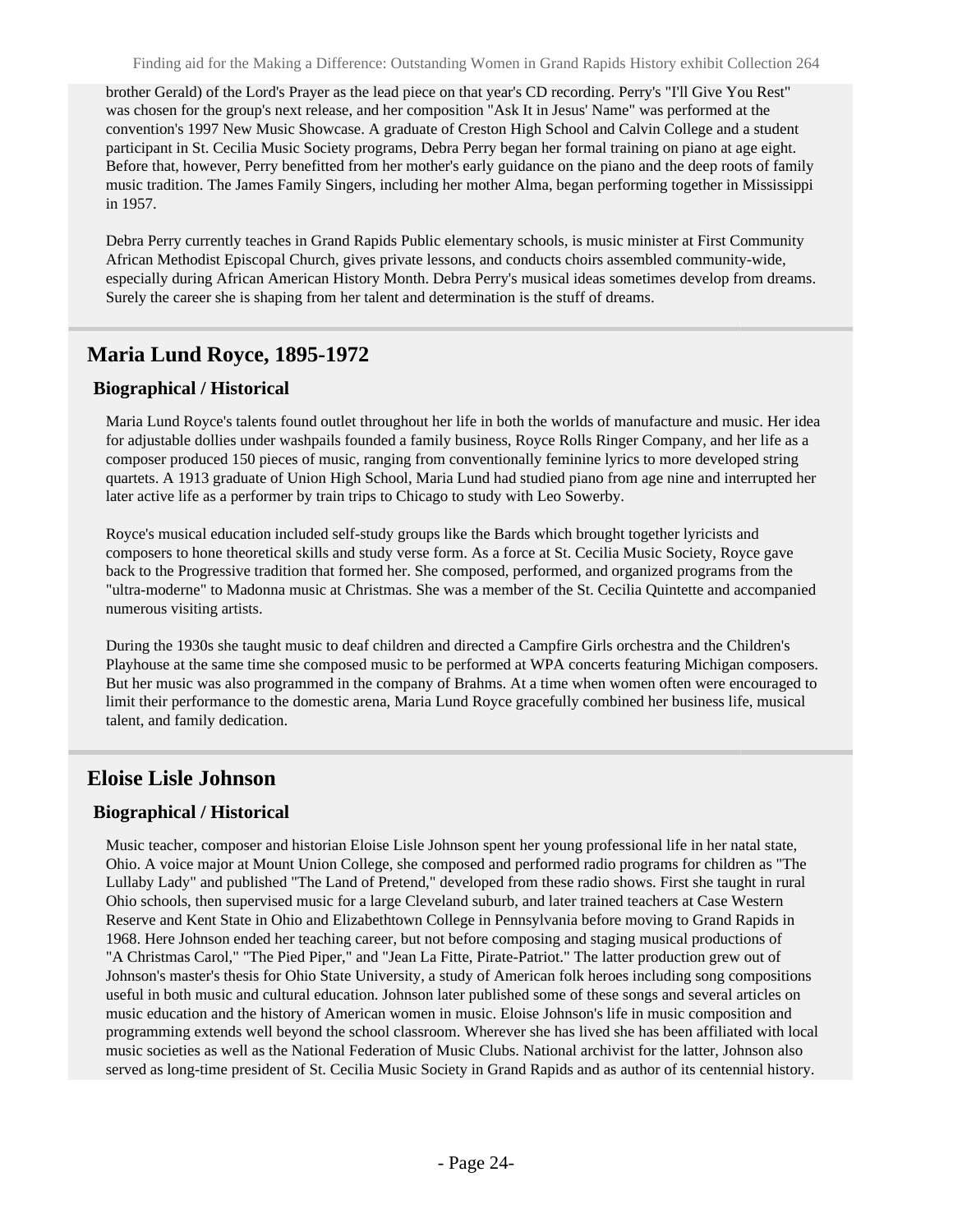She has received multiple awards for her efforts, including in Grand Rapids the YWCA Tribute Award in the Arts (1989) and the Festival '91 Arts Council Award.

**^** [Return to Table of Contents](#page-1-0)

# <span id="page-24-0"></span>**Series IV. Making a Difference Exhibit : Graphics Index. 00.[550].1-37**

### <span id="page-24-1"></span>**1. Balyeat, Mabel, 1883-1985**

### **Panel Items**

#### **Panel Items**

- 1 Sketch by Lovits? P.S.A.
- 2 Kent Co. Library book mobile, copy of sketch?
- 3 Ribbon cutting at headquarters copy of clipping
- 4 Kent Co. Press, vol. No. 1, 1936 partial copy of front page

### <span id="page-24-2"></span>**2. Beverly, Hattie 1874-1904**

### **Panel Items**

#### **Panel Items**

- 1 Portrait Photo
- 2 Congress School

### <span id="page-24-3"></span>**3. Bissell, Anne Sutherland 1846-1934**

#### **Panel Items**

### **Panel Items**

- 1 Portrait photo
- 2 Bissell Carpet Sweeper Col. composite photo
- 3 Bissell "Cyro" bearing …
- 4 No. 101 postcard, Children's Home
- 5 Image, Bissell House, Ottawa St., copy of printed image with children in front/windows

# <span id="page-24-4"></span>**4. Carr, Nora (Mrs. J.C. Carr), 1845-1915 & Nora Husted, 1871-1935.**

### **Panel Items**

### **Panel Items**

- 1 Sempre Giovine ad cards, copies
- 2 Photo "J.C." and Nora
- 3 Ad from publication?
- 4 Composite image of 5 office views.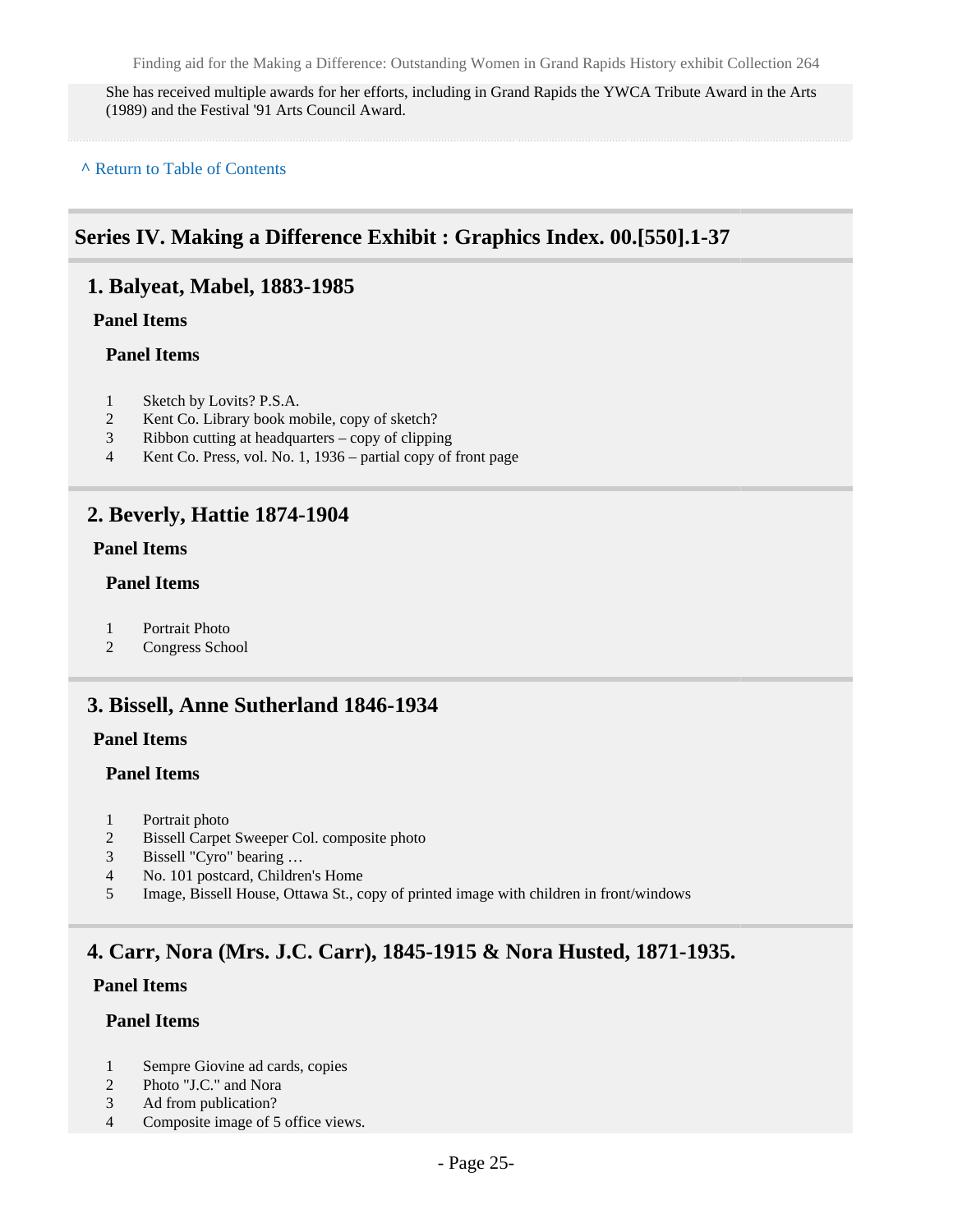- 5 Enlarged office view of Mrs. Carr at her desk
- 6 Enlarged office view of Shipping Room.

### <span id="page-25-0"></span>**5. Claytor, Helen Jackson, 1907-**

#### **Panel Items**

#### **Panel Items**

- 1 Portrait photo
- 2 Photo of 3 African American women walking down the street
- 3 YWCA postcard
- 4 Silent March group, image from clipping

### <span id="page-25-1"></span>**6. Cole, Emma 1845-1910**

### **Panel Items**

#### **Panel Items**

- 1 Portrait photo
- 2 Central High School (photo by Perkins & Co. with class standing in yard)

### <span id="page-25-2"></span>**7. Flaherty, Viva, 1884-1968**

#### **Panel Items**

#### **Panel Items**

- 1 Portrait photo
- 2 The Great Strike of 1911 image from clipping, taken from 1911 Strike Scrapbook.

### <span id="page-25-3"></span>**8. Ford, Betty, 1918-**

#### **Panel Items**

#### **Panel Items**

- 1 Portrait photo, Coll. & Coll. 185
- 2 Photo in gown, with hands on back of chair, near table, chandelier, …

### <span id="page-25-4"></span>**9. Grand Rapids Chicks, 1943-1954**

### **Panel Items**

### **Panel Items**

- 1 Team photo, guy in stands right.
- 2 Bean Risinger? Ready to toss
- 3 Program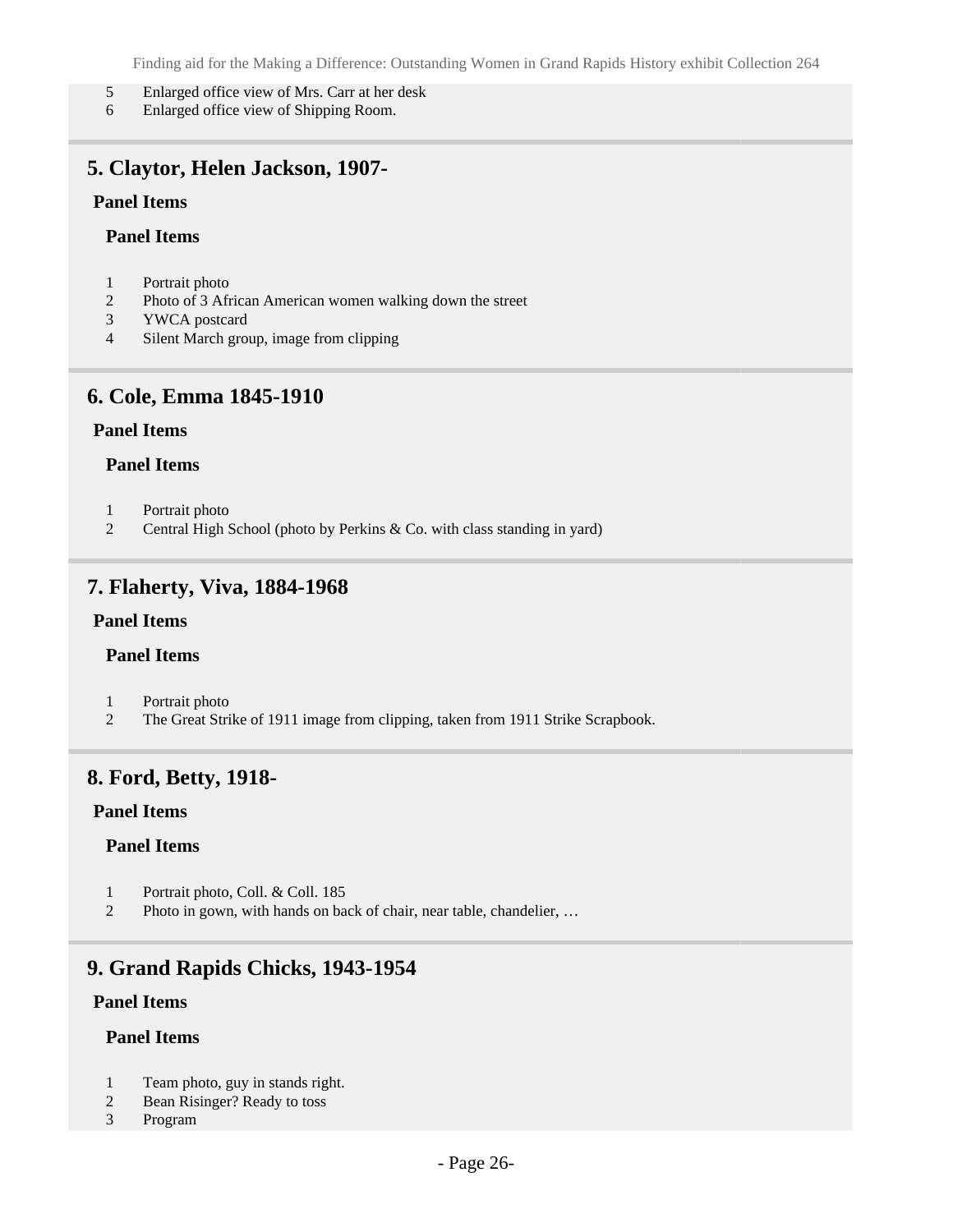#### 4 Two baseball cards

# <span id="page-26-0"></span>**10. Griffith, Roberta, 1870-1941**

### **Panel Items**

### **Panel Items**

- 1 Photo, she at desk
- 2 School building, Michigan School for the Blind, Lansing image

### <span id="page-26-1"></span>**11. Grogel, Suzanne Shoep\*,**

### **Panel Items**

#### **Panel Items**

- 1 Photo
- 2 Singing City Newsletter
- 3 Card. First Methodist Church, Evanston, Ill.
- 4 Messiah Program
- 5 Unidentified Church Image
- 6 Choral group, clipping

### <span id="page-26-2"></span>**12. Hamilton, Eva, 1873-1948**

#### **Panel Items**

### **Panel Items**

- 1 Political ad
- 2 Flyer
- 3 State Capital clipping
- 4 "Vote for Woman's Suffrage," with Doughboys image
- 5 "The Woman's Reason flyer"

# <span id="page-26-3"></span>**13. Hruby, Dolores Smith\***

### **Panel Items**

### **Panel Items**

- 1 Portrait photo
- 2 Choral group, color photo
- 3 Music page "Mass to Honor St. Elizabeth.
- 4 Sheet music covers. "Song of the Birds" and "Three piano pieces for beginners"
- 5 Children's Choir, color photo

### <span id="page-26-4"></span>**14.Johnson, Eloise Lisle\***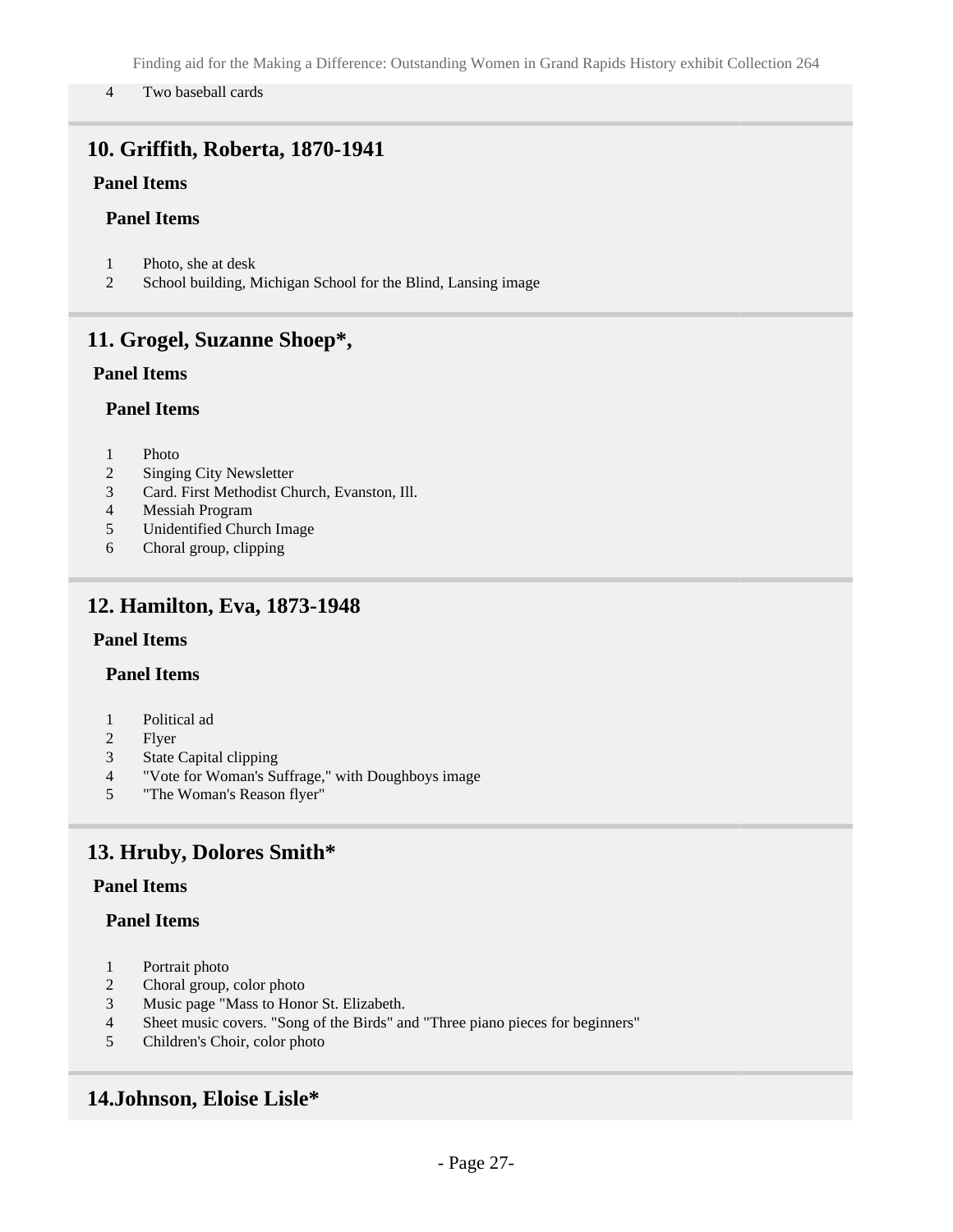#### **Panel Items**

#### **Panel Items**

- 1 Photo, at piano, WHBC
- 2 Image clipping, color, with Blanchford School group
- 3 Music, Paul Bunyan
- 4 Clipping, Portrait photo, b/w

### <span id="page-27-0"></span>**15. Judd, Dorothy, 1898-1989**

### **Panel Items**

#### **Panel Items**

- 1 Portrait photo
- 2 Our City Government
- 3 Two sheets

# <span id="page-27-1"></span>**16. Kendrick, Dr. Pearl, 1890-1980 & Dr. Grace Eldering, 1901-1988**

### **Panel Items**

### **Panel Items**

- 1 Photo, Kendrick in Lab, Robinson Coll. 125-
- 2 Portrait Photo, Grace Eldering, Coll. 185-
- 3 Group photo, including Loney Gordon far left seated, Eldering seated behind desk, and other unidentified. Kent Co. Health Dept. Coll. 34-34-

### <span id="page-27-2"></span>**17.Ketcham, Emily Burton, 1838-1907. Board is buckling**

### **Panel Items**

### **Panel Items**

- 1 Portrait sketch, copy
- 2 Suffergette Group photo
- 3 Four ephemera items

# <span id="page-27-3"></span>**18.Kirkpatrick, Marie, 1900-1994**

### **Panel Items**

### **Panel Items**

- 1 Photo, standing with drawing on board
- 2 Photo, with group, mostly men, dining

# <span id="page-27-4"></span>**19. La Framboise, Madeline, 1780-1846**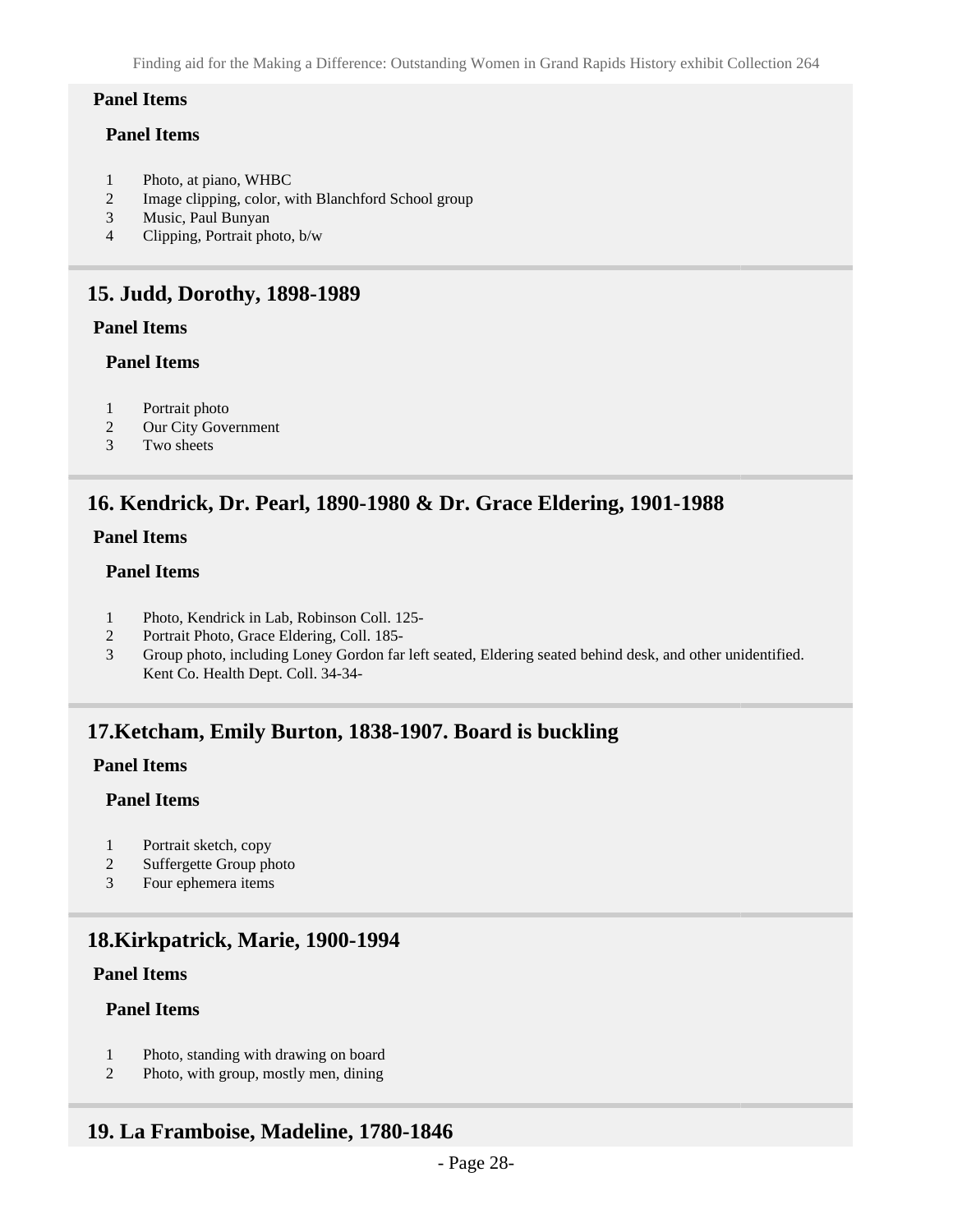### **Panel Items**

### **Panel Items**

1 Copy of Cabin Sketch

### <span id="page-28-0"></span>**20. Ladewig, Marion, 1914-**

### **Panel Items**

### **Panel Items**

- 1 Photo, seated at desk with bowling ball
- 2 Photo, signed, Bowling at lane
- 3 1996 Grand Rapids Sports Hall of Fame Induction Program cover

### <span id="page-28-1"></span>**21. Lamberts, Evangeline, 1923-**

### **Panel Items**

#### **Panel Items**

- 1 Copy of Poster in Coll. 224<br>2 Headshot from newspaper, 1
- Headshot from newspaper, Mrs. Austin Lamberts
- 3 Clipping

# <span id="page-28-2"></span>**22. Lipczynski, Valeria, 1846-1930**

### **Panel Items**

### **Panel Items**

- 1 Newspaper Portrait photo
- 2 Polish Nat. Alliance clippings
- 3 Image, St. Adalberts
- 4 Image, St. Isidore's

### <span id="page-28-3"></span>**23. Perry, Debra LaShea\***

#### **Panel Items**

### **Panel Items**

- 1 Photo at piano
- 2 Women of Worship, album cover?
- 3 James Family Singers, album cover?
- 4 Music. Ask It in Jesus Name & I'll Give You Rest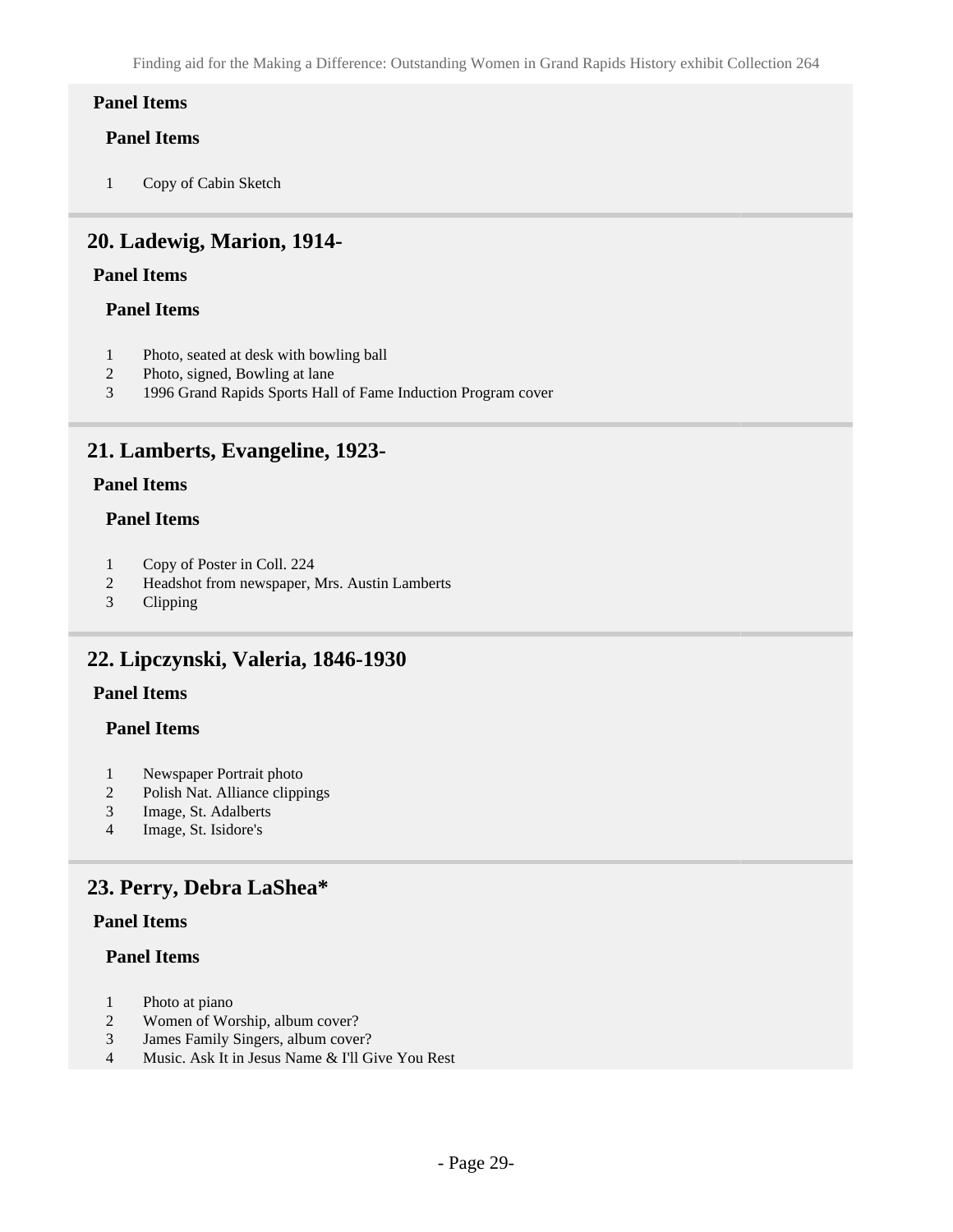#### 5 Three Sheet music covers

# <span id="page-29-0"></span>**24. Robbert, Jacoba, 1864-1957**

### **Panel Items**

### **Panel Items**

- 1 Portrait photo, but from newspaper?
- 2 Images, Cutler Farmstead, 1st Home of Pine Rest

### <span id="page-29-1"></span>**25. Rourke, Constance 1885-1941**

### **Panel Items**

#### **Panel Items**

- 1 Portrait photo
- 2 Book covers: Davy, Crockett, American Humor, Audubon

### <span id="page-29-2"></span>**26. Rouse, Rosamund 1882-1964**

### **Panel Items**

### **Panel Items**

- 1 Photo, she at desk
- 2 Photo, with Estelle Wolfe, Mary Free Bed
- 3 Photo?, children at Mary Free Bed, ca. 1940, w. dog in basket
- 4 First Mary Free Bed Convalescent Home, image from a newspaper?

### <span id="page-29-3"></span>**27. Royce, Maria Lund\***

#### **Panel Items**

### **Panel Items**

- 1 Portrait photo
- 2 Image clipping, Saint Cecilia Quintette
- 3 Music. Under the Hollyhocks & Bittersweet
- 4 Three programs

# <span id="page-29-4"></span>**28. Rutherford, Frances, Dr., 1842-1922**

### **Panel Items**

### **Panel Items**

1 Photo, Operating Room, 1900.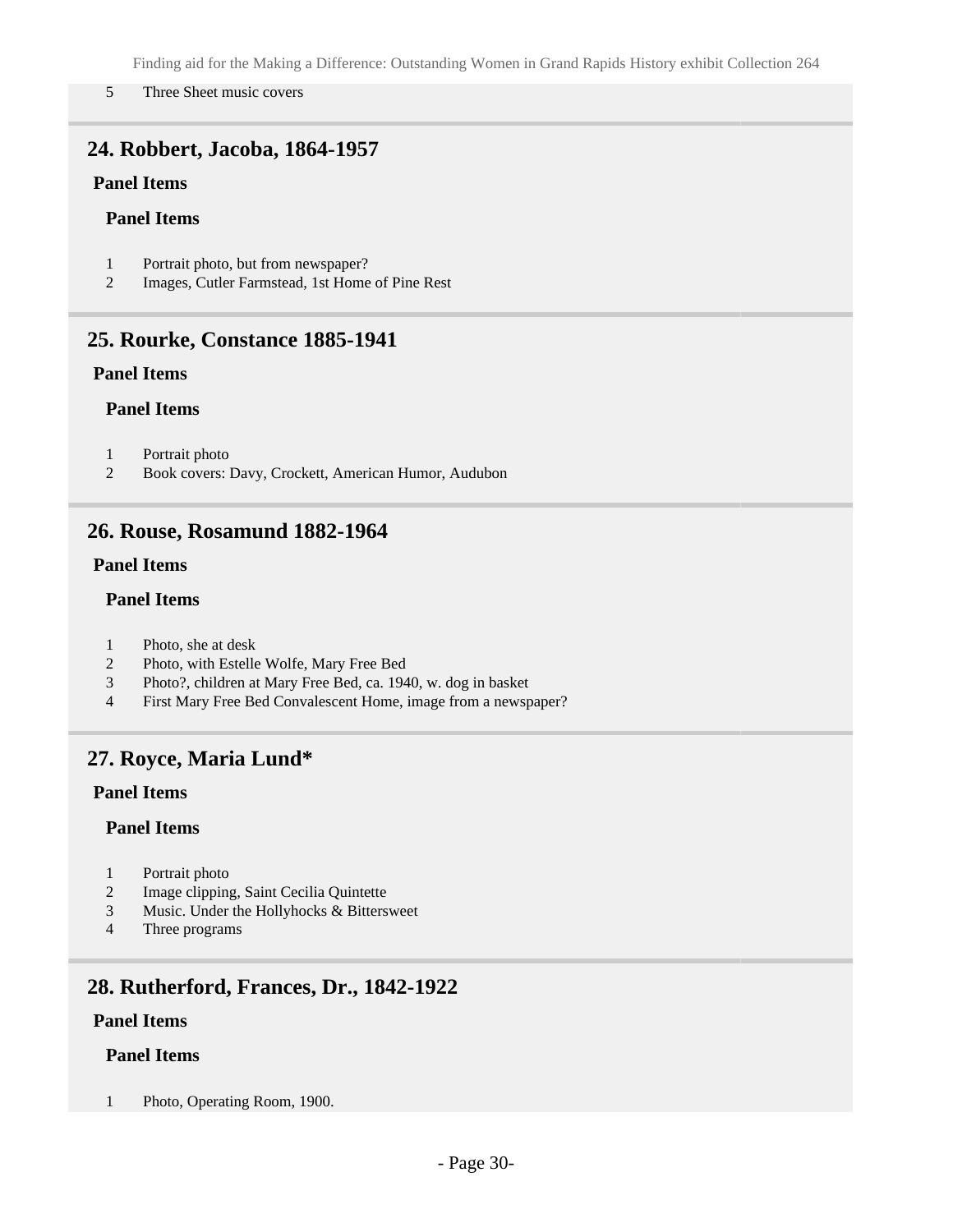#### 2 Photo, Ledyard Block

# <span id="page-30-0"></span>**29. St. Mark's Home, Founder, 1873**

### **Panel Items**

### **Panel Items**

- 1 Photo, Operating Room, 1893
- 2 Photo, Mrs. E.P. Fuller
- 3 Image clipping, Butterworth Hospital, car & horse/carriage on street in front
- 4 Gothic "St. Mark's Home"
- 5 Rules for Patients

# <span id="page-30-1"></span>**30. St. Mary's Hospital Founders, Sr. Mary Ignatius McCord, Sr. Mary Anthony McMullen, Sr. Mary Baptist Feldner, 1893.**

### **Panel Items**

### **Panel Items**

- 1 Clipping with all three each in a separate image
- 2 Newspaper image, First St. Mary's Hospital
- 3 Newspaper image, Nurses training class lecture
- 4 Newspaper image?, St. Mary's Hospital, ca. 1945

### <span id="page-30-2"></span>**31. Sweeris, Connie, 1948-**

### **Panel Items**

### **Panel Items**

- 1 1996 Grand Rapids Sports Hall of Fame Induction Program cover
- 2 Two images, clippings, of Sweeris at China Ping Pong match
- 3 Photo, color, Group with Nixon
- 4 Portrait photo, color

### <span id="page-30-3"></span>**32. Uhl, Alice Follett, 1843-1917**

### **Panel Items**

#### **Panel Items**

- 1 Copy of oil portrait?
- 2 Postcard 206, St. Cecelia Building

### <span id="page-30-4"></span>**33. Union Benevolent Assoc., Women, 1846**